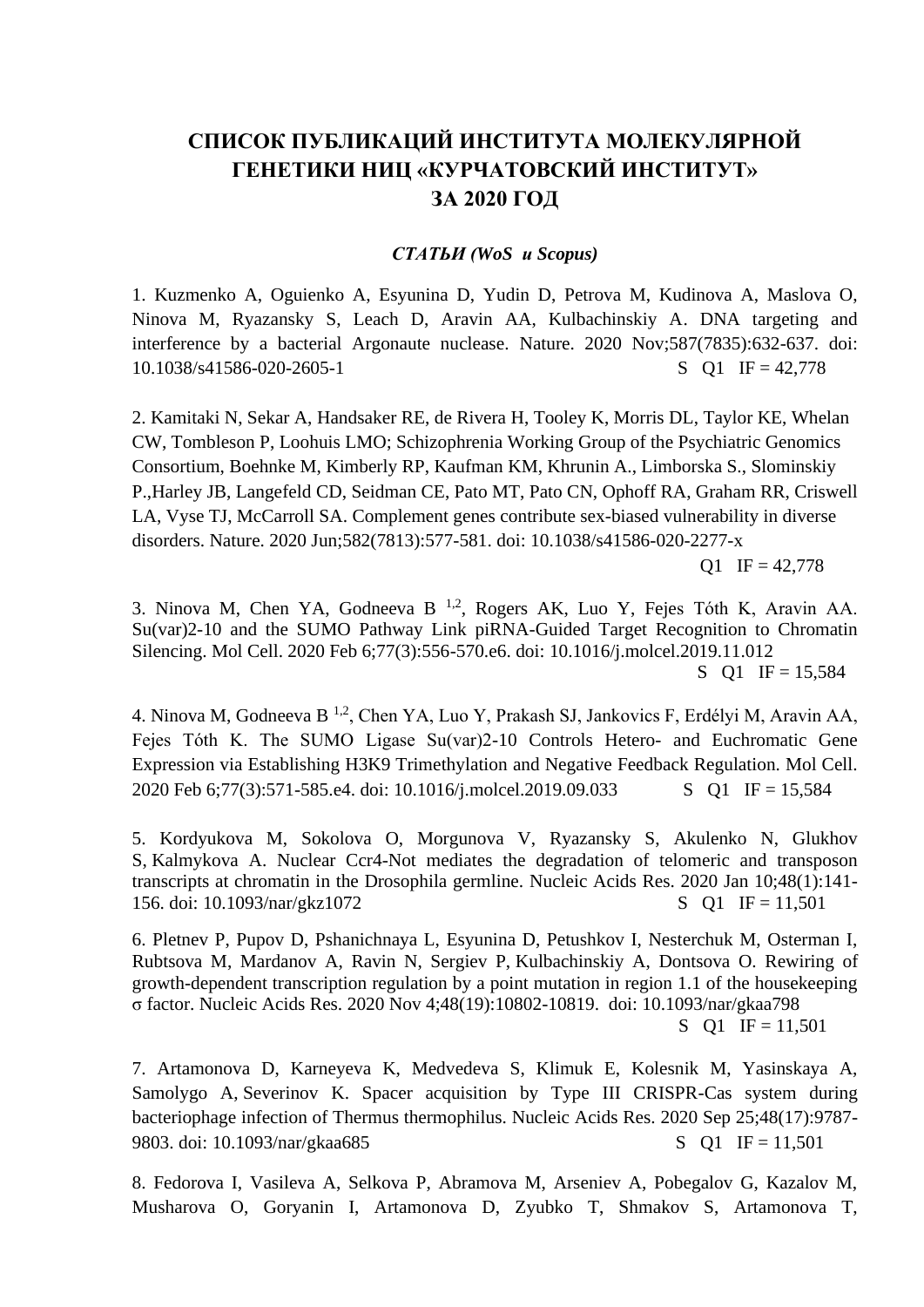Khodorkovskii M, Severinov K. [PpCas9 from Pasteurella pneumotropica](https://pubmed.ncbi.nlm.nih.gov/33152077/) - a compact Type II-C [Cas9 ortholog active in human cells.](https://pubmed.ncbi.nlm.nih.gov/33152077/) Nucleic Acids Res. 2020 Dec 2;48(21):12297-12309. doi:  $10.1093/nar/gkaa998$  S O I IF = 11,501

9. Kapun M, Barrón MG, Staubach F, Obbard DJ, Wiberg RAW, Vieira J, Goubert C, Rota-Stabelli O, Kankare M, Bogaerts-Márquez M, Haudry A, Waidele L, Kozeretska I, Pasyukova EG, Loeschcke V, Pascual M, Vieira CP, Serga S, Montchamp-Moreau C, Abbott J, Gibert P, Porcelli D, Posnien N, Sánchez-Gracia A, Grath S, Sucena É, Bergland AO, Guerreiro MPG, Onder BS, Argyridou E, Guio L, Schou MF, Deplancke B, Vieira C, Ritchie MG, Zwaan BJ, Tauber E, Orengo DJ, Puerma E, Aguadé M, Schmidt P, Parsch J, Betancourt AJ, Flatt T, González J. [Genomic Analysis of European Drosophila melanogaster Populations Reveals](https://pubmed.ncbi.nlm.nih.gov/32413142/)  [Longitudinal Structure, Continent-Wide Selection, and Previously Unknown DNA Viruses.](https://pubmed.ncbi.nlm.nih.gov/32413142/) Mol Biol Evol. 2020 Sep 1;37(9):2661-2678. doi: 10.1093/molbev/msaa120 S Q1 IF = 11,062

10. Terekhov SS, Eliseev IE, Ovchinnikova LA, Kabilov MR, Prjibelski AD, Tupikin AE, Smirnov IV, Belogurov AA Jr, Severinov KV, Lomakin YA, Altman S, Gabibov AG. [Liquid](https://pubmed.ncbi.nlm.nih.gov/33087570/)  [drop of DNA libraries reveals total genome information.](https://pubmed.ncbi.nlm.nih.gov/33087570/) Proc Natl Acad Sci U S A. 2020 Nov 3;117(44):27300-27306. doi: 10.1073/pnas.2017138117. Epub 2020 Oct 21. S Q1 IF = 9,412

11. Rtimi S, Konstantinidis S, Britun N, Nadtochenko V, Khmel I, Kiwi J. New Evidence for Ag-Sputtered Materials Inactivating Bacteria by Surface Contact without the Release of Ag Ions: End of a Long Controversy? ACS Appl Mater Interfaces. 2020 Jan 29;12(4):4998-5007. doi: 10.1021/acsami.9b15859. Institute of Molecular Genetics, Russian Academy of Sciences –  $P$ *HH*II *u* Scopus S Q1 IF = 8,758

12. Dergunova LV, Filippenkov IB, Limborska SA, Myasoedov NF. [Pharmacotranscriptomics of](https://pubmed.ncbi.nlm.nih.gov/32638434/)  peptide drugs [with neuroprotective properties.](https://pubmed.ncbi.nlm.nih.gov/32638434/) Med Res Rev. 2020 Jul 8. doi: 10.1002/med.21704 S Q1 IF = 9,300

13. [Myasoedov](https://onlinelibrary.wiley.com/action/doSearch?ContribAuthorStored=Myasoedov%2C+Nikolai+F) Nikolai F., [Lyapina](https://onlinelibrary.wiley.com/action/doSearch?ContribAuthorStored=Lyapina%2C+Lyudmila+A) Lyudmila A., [Andreeva](https://onlinelibrary.wiley.com/action/doSearch?ContribAuthorStored=Andreeva%2C+Lyudmila+A) Lyudmila A., [Grigorieva](https://onlinelibrary.wiley.com/action/doSearch?ContribAuthorStored=Grigorieva%2C+Marina+E) Marina E., [Obergan](https://onlinelibrary.wiley.com/action/doSearch?ContribAuthorStored=Obergan%2C+Tamara+Y) Tamara Y., [Shubina](https://onlinelibrary.wiley.com/action/doSearch?ContribAuthorStored=Shubina%2C+Tatiana+A) Tatiana A. The modern view on the role of glyprolines by metabolic syndrome/ Med Res Rev. 2020 Nov 5. doi: 10.1002/med.21748. Review

S Q1 IF =  $9,300$ 

14. Luo Y, [Fefelova E, Ninova M, Chen YA, Aravin AA](https://pubmed.ncbi.nlm.nih.gov/33164748/) Repression of interrupted and intact [rDNA by the SUMO pathway in](https://pubmed.ncbi.nlm.nih.gov/33164748/) Drosophila melanogaster. Elife. 2020 Nov 9;9:e52416. doi: 10.7554/eLife.52416 S Q1 IF = 7,080

15. Alekseenko I.V. <sup>1,2,3</sup>, Chernov I.P., Kostrov S.V., Sverdlov E.D. Are Synapse-Like Structures a Possible Way for Crosstalk of Cancer with Its Microenvironment? // Cancers. 2020. V. 12. P. 806. doi:10.3390/cancers12040806 S Q1 IF = 6,126

16. Zhernakova DV, Brukhin V, Malov S, Oleksyk TK, Koepfli KP, Zhuk A, Dobrynin P, Kliver S, Cherkasov N, Tamazian G, Rotkevich M, Krasheninnikova K, Evsyukov I, Sidorov S, Gorbunova A, Chernyaeva E, Shevchenko A, Kolchanova S, Komissarov A, Simonov S, Antonik A, Logachev A, Polev DE, Pavlova OA, Glotov AS, Ulantsev V, Noskova E, Davydova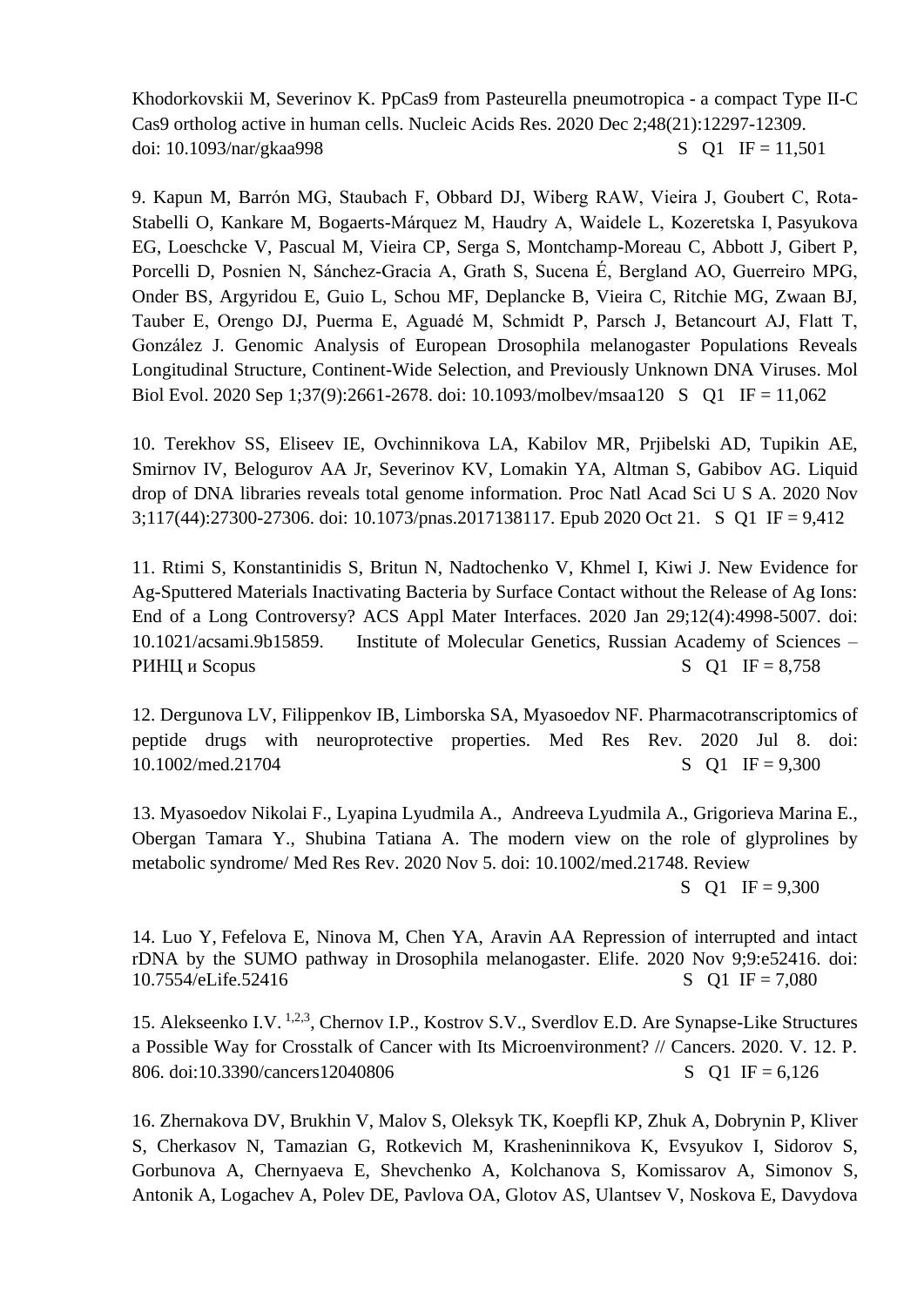TK, Sivtseva TM, Limborska S, Balanovsky O, Osakovsky V, Novozhilov A, Puzyrev V, O'Brien SJ. [Genome-wide sequence analyses of ethnic populations across Russia.](https://pubmed.ncbi.nlm.nih.gov/30902755/) Genomics. 2020 Jan;112(1):442-458. doi: 10.1016/j.ygeno.2019.03.007. Epub 2019 Mar 19.

S Q1 IF =  $6,205$ 

17. Shatskikh AS, Kotov AA, Adashev VE, Bazylev SS, Olenina LV. [Functional Significance of](https://pubmed.ncbi.nlm.nih.gov/32432114/)  [Satellite DNAs: Insights From](https://pubmed.ncbi.nlm.nih.gov/32432114/) Drosophila. Front Cell Dev Biol. 2020 May 5;8:312. doi: 10.3389/fcell.2020.00312 S Q1 IF = 5.656

18. Olina A, Kuzmenko A, Ninova M, Aravin AA, Kulbachinskiy A, Esyunina D. Genome-wide DNA sampling by Ago nuclease from the cyanobacterium Synechococcus elongatus. RNA Biol. 2020 May;17(5):677-688. doi: 10.1080/15476286.2020.1724716

S Q1 IF =  $5,350$ 

19. [Selkova P, Vasileva A, Pobegalov G, Musharova O, Arseniev A, Kazalov M, Zyubko T,](https://pubmed.ncbi.nlm.nih.gov/32564655/)  [Shcheglova N, Artamonova T, Khodorkovskii M,](https://pubmed.ncbi.nlm.nih.gov/32564655/) Severinov K, Fedorova I. Position of [Deltaproteobacteria Cas12e nuclease cleavage sites depends on spacer length of guide RNA.](https://pubmed.ncbi.nlm.nih.gov/32564655/) RNA Biol. 2020 Oct;17(10):1472-1479. doi: 10.1080/15476286.2020.1777378. Epub 2020 Jun 21.  $S \quad Q1 \quad IF = 5,350$ 

20. Wiegand T, Semenova E, Shiriaeva A, Fedorov I, Datsenko K, Severinov K, Wiedenheft B. [Reproducible Antigen Recognition by the Type I-F CRISPR-Cas System.](https://pubmed.ncbi.nlm.nih.gov/33095052/) CRISPR J. 2020 Oct;3(5):378-387. doi: 10.1089/crispr.2020.0069 S Q1 IF = 5,343

21. Shmakov SA, Utkina I, Wolf YI, Makarova KS, Severinov KV, Koonin EV. [CRISPR Arrays](https://pubmed.ncbi.nlm.nih.gov/33346707/)  [Away from](https://pubmed.ncbi.nlm.nih.gov/33346707/) cas Genes. CRISPR J. 2020 Dec;3(6):535-549. doi: 10.1089/crispr.2020.0062 S Q1 IF =  $5,343$ 

22. Trostnikov MV, Veselkina ER, Krementsova AV, Boldyrev SV, Roshina NV, Pasyukova EG. [Modulated Expression of the Protein Kinase GSK3 in Motor and Dopaminergic Neurons](https://pubmed.ncbi.nlm.nih.gov/32695143/)  [Increases Female Lifespan in](https://pubmed.ncbi.nlm.nih.gov/32695143/) Drosophila melanogaster. Front Genet. 2020 Jun 30;11:668. doi: [10.3389/fgene.2020.00668. eCollection 2020 S Q1](https://pubmed.ncbi.nlm.nih.gov/33322130/) IF = 4,556

23. [Shevelyov YY. The Role of Nucleoporin Elys in Nuclear Pore Complex Assembly and](https://pubmed.ncbi.nlm.nih.gov/33322130/)  [Regulation of Genome Architecture.](https://pubmed.ncbi.nlm.nih.gov/33322130/) Int J Mol Sci. 2020 Dec 13;21(24):E9475. doi: 10.3390/ijms21249475 S Q1 IF = 4,556

24. Stolyarenko AD. Nuclear Argonaute Piwi Gene Mutation Affects rRNA by Inducing rRNA Fragment Accumulation, Antisense Expression, and Defective Processing in Drosophila Ovaries. Int J Mol Sci. 2020 Feb 7;21(3). pii: E1119. doi: 10.3390/ijms21031119

S  $Q2 \text{ IF} = 4.556$ 

25. [Boldinova EO, Belousova EA, Gagarinskaya DI, Maltseva EA, Khodyreva SN, Lavrik OI,](https://pubmed.ncbi.nlm.nih.gov/33261049/)  [Makarova AV. Strand Displacement Activity of PrimPol.](https://pubmed.ncbi.nlm.nih.gov/33261049/) Int J Mol Sci. 2020 Nov  $27:21(23):E9027.$  doi:  $10.3390/ijms21239027.$  PubMed S O1 IF = 4,556

26. Druzhkova I., Shirmanova M., Ignatova N., Dudenkova V., Lukina M., Zagaynova E., Safina D., Kostrov S., Didych D., Kuzmich A<sup>1,2</sup>., Rakitina O., Alekseenko I.<sup>1,2,3</sup>, Sverdlov E.<sup>1,2</sup> Expression of EMT-Related Genes in Hybrid E/M Colorectal Cancer Cells Determines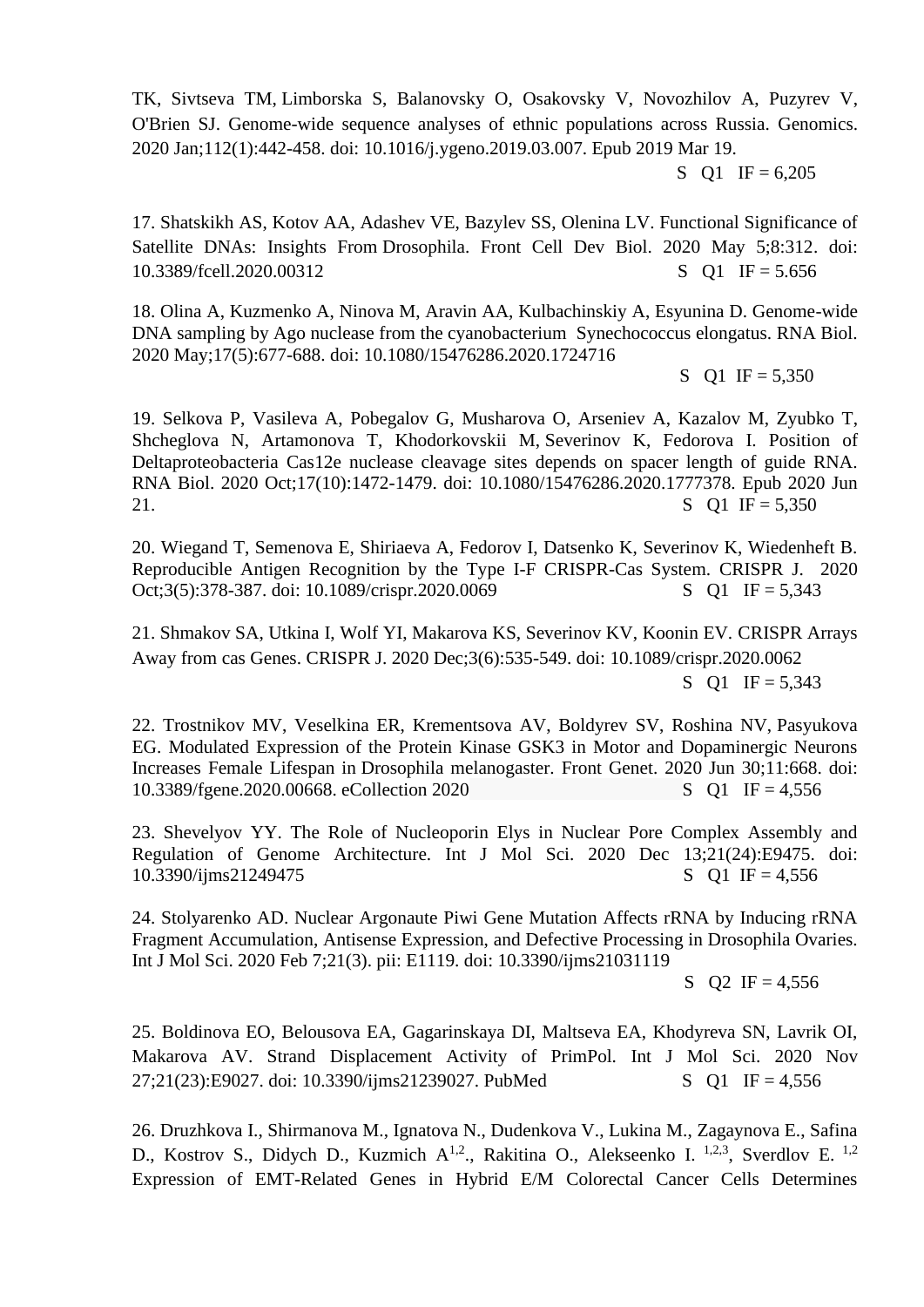Fibroblast Activation and Collagen Remodeling. // International Journal of Molecular Sciences. 2020. V. 21. P. 8119; doi:10.3390 S Q1 IF = 4,556

27. Antonova D.V., Alekseenko I.V. <sup>1,2</sup>, Siniushina A.K., Kuzmich A.I. <sup>1,2</sup>, Pleshkan V.V. <sup>1,2</sup> Searching for Promoters to Drive Stable and Long-Term Transgene Expression in Fibroblasts for Syngeneic Mouse Tumor Models. // International Journal of Molecular Sciences. 2020. 21(17):6098. doi: 10.3390/ijms21176098 S Q1 IF = 4,556

28. Serebrovskaya E.O., Podvalnaya N.M. <sup>1,2</sup>, Dudenkova V.V., Efremova A.S., Gurskaya N.G., Gorbachev D.A., Luzhin A.V., Kantidze O.L., Zagaynova E.V., Shram S.I., Lukyanov K.A. Genetically Encoded Fluorescent Sensor for Poly-ADP-Ribose. // International journal of molecular sciences, 2020. V.21. N14. P.5004-5014. doi: 10.3390/ijms21145004 S Q1 IF =  $4,556$ 

29. Komarov PA, Sokolova O, Akulenko N, Brasset E, Jensen S, Kalmykova A. [Epigenetic](https://pubmed.ncbi.nlm.nih.gov/32290057/)  [Requirements for Triggering Heterochromatinization and Piwi-Interacting RNA Production from](https://pubmed.ncbi.nlm.nih.gov/32290057/)  [Transgenes in the](https://pubmed.ncbi.nlm.nih.gov/32290057/) Drosophila Germline. Cells. 2020 Apr 10;9(4):922. doi: 10.3390/cells9040922 S  $Q2 \text{ IF} = 4,366$ 

30. Kotov AA, Godneeva BK, Olenkina OM, Adashev VE, Trostnikov MV, Olenina LV. The Drosophila RNA Helicase Belle (DDX3) Non-Autonomously Suppresses Germline Tumorigenesis Via Regulation of a Specific mRNA Set. Cells. 2020 Feb 26;9(3). pii: E550. doi: 10.3390/cells9030550 Q1 IF = 4.366

31. Kiseleva AV, Klimushina MV, Sotnikova EA, Divashuk MG, Ershova AI, Skirko OP, Kurilova OV, Zharikova AA, Khlebus EY, Efimova IA, Pokrovskaya MS, Slominsky PA, Shalnova SA, Meshkov AN, Drapkina OM. [A Data-Driven Approach to Carrier Screening for](https://pubmed.ncbi.nlm.nih.gov/32971794/)  [Common Recessive Diseases.](https://pubmed.ncbi.nlm.nih.gov/32971794/) J Pers Med. 2020 Sep 22;10(3):E140. doi: 10.3390/jpm10030140 S Q1 IF =  $4,433$ 

32. [Agapov A, Ignatov A, Turtola M, Belogurov G, Esyunina](https://pubmed.ncbi.nlm.nih.gov/32439804/) D, Kulbachinskiy A. Role of the [trigger loop in translesion RNA synthesis by bacterial RNA polymerase.](https://pubmed.ncbi.nlm.nih.gov/32439804/) J Biol Chem. 2020 Jul 10;295(28):9583-9595. doi: 10.1074/jbc.RA119.011844. Epub 2020 May 21.

S Q2 IF =  $4,238$ 

33. Mekler V, Kuznedelov K, Severinov K. [Quantification of the affinities of CRISPR-Cas9](https://pubmed.ncbi.nlm.nih.gov/32241913/)  [nucleases for cognate protospacer adjacent motif \(PAM\) sequences.](https://pubmed.ncbi.nlm.nih.gov/32241913/) J Biol Chem. 2020 May 8;295(19):6509-6517. doi: 10.1074/jbc.RA119.012239. Epub 2020 Apr 1.

S  $Q2 \text{ IF} = 4,238$ 

34. [Mindlin, S.,](https://www.scopus.com/authid/detail.uri?origin=resultslist&authorId=7005648815&zone=) [Beletsky, A.,](https://www.scopus.com/authid/detail.uri?origin=resultslist&authorId=6603472192&zone=) [Rakitin, A.,](https://www.scopus.com/authid/detail.uri?origin=resultslist&authorId=14219560500&zone=) [Mardanov, A.,](https://www.scopus.com/authid/detail.uri?origin=resultslist&authorId=6603650083&zone=) [Petrova, M.](https://www.scopus.com/authid/detail.uri?origin=resultslist&authorId=7102577348&zone=) [Acinetobacter Plasmids:](https://www.scopus.com/record/display.uri?eid=2-s2.0-85096769509&origin=resultslist&sort=plf-f&src=s&nlo=1&nlr=20&nls=afprfnm-t&affilName=Russian+Academy+of+Sciences+institute+of+molecular+genetics&sid=272cb9a1d8b4b64555b88819cffece9e&sot=afnl&sdt=afsp&sl=80&s=%28AF-ID%28%22Institute+of+Molecular+Genetics++Russian+Academy+of+Sciences%22+60069082%29%29&relpos=8&citeCnt=0&searchTerm=)  [Diversity and Development of Classification Strategies.](https://www.scopus.com/record/display.uri?eid=2-s2.0-85096769509&origin=resultslist&sort=plf-f&src=s&nlo=1&nlr=20&nls=afprfnm-t&affilName=Russian+Academy+of+Sciences+institute+of+molecular+genetics&sid=272cb9a1d8b4b64555b88819cffece9e&sot=afnl&sdt=afsp&sl=80&s=%28AF-ID%28%22Institute+of+Molecular+Genetics++Russian+Academy+of+Sciences%22+60069082%29%29&relpos=8&citeCnt=0&searchTerm=) [Frontiers in Microbiology.](https://www.scopus.com/sourceid/21100226442?origin=resultslist) Volume 11, 13 November 2020, Номер статьи 588410 S O I  $F = 4.235$ 

35. Shmakov SA, Wolf YI, Savitskaya E, Severinov KV, Koonin EV. [Mapping CRISPR](https://pubmed.ncbi.nlm.nih.gov/32572116/)  [spaceromes reveals vast host-specific viromes of prokaryotes.](https://pubmed.ncbi.nlm.nih.gov/32572116/) Commun Biol. 2020 Jun  $22:3(1):321.$  doi:  $10.1038/s42003-020-1014-1.$  S O1 IF = 4,165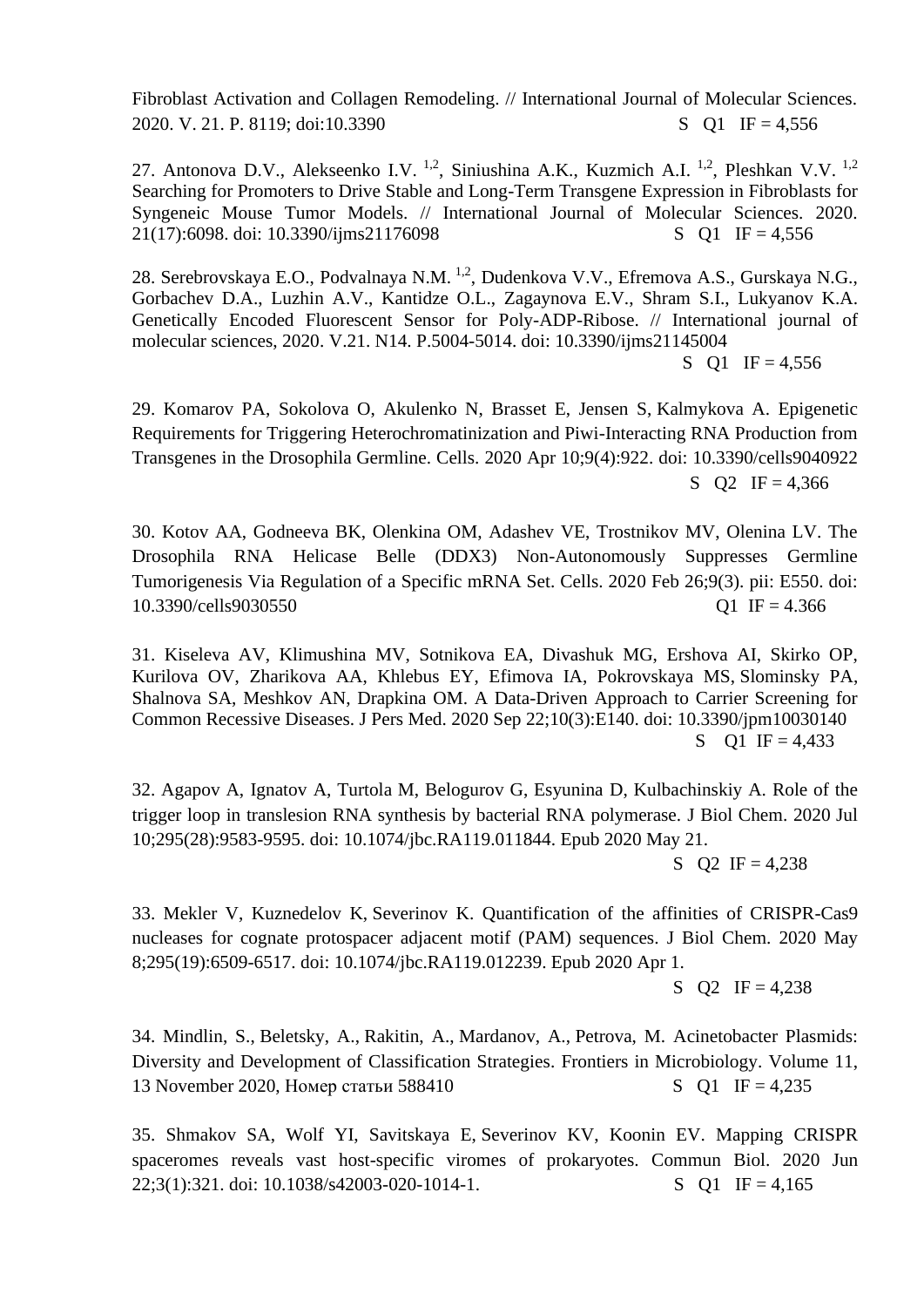36. Rettenmaier R., Schneider M., Munk B., Lebuhn M., Jünemann S., Sczyba A., Maus I., Zverlov V.V., Liebl W. Importance of Defluviitalea raffinosedens for hydrolytic biomass degradation in co-culture with Hungateiclostridium thermocellum. // Microorganisms. 2020. 8: 915. doi.org/10.3390/microorganisms8060915 S Q IF = 4,152

37. Maus I, Tubbesing T, Wibberg D, Heyer R, Hassa J, Tomazetto G, Huang L, Bunk B, Spröer C, Benndorf D, Zverlov V, Pühler A, Klocke M, Sczyrba A, Schlüter [The Role of](https://pubmed.ncbi.nlm.nih.gov/33348776/) Petrimonas mucosa ING2-E5A<sup>T</sup> in Mesophilic Biogas Reactor Systems as Deduced from Multiomics [Analyses.](https://pubmed.ncbi.nlm.nih.gov/33348776/) A.Microorganisms. 2020 Dec 17;8(12):2024. doi: 10.3390/microorganisms8122024 S  $Q2 \text{ IF} = 4,152$ 

[38. Rettenmaier R, Lo YK, Schmidt L, Munk B, Lagkouvardos I, Neuhaus K, Schwarz W, Liebl](https://pubmed.ncbi.nlm.nih.gov/32854333/)  W, Zverlov V. A Novel Primer Mixture for GH48 Genes: Quantification and Identification of [Truly Cellulolytic Bacteria in Biogas Fermenters. Microorganisms. 2020 Aug 25;8\(9\):1297. doi:](https://pubmed.ncbi.nlm.nih.gov/32854333/)  [10.3390/microorganisms8091297](https://pubmed.ncbi.nlm.nih.gov/32854333/) S Q2 IF = 4,152

39. Koksharova  $OA^{1,2}$ , Popova  $AA^{1,2}$ , Plyuta VA, Khmel IA.Four New Genes of Cyanobacterium Synechococcus elongatus [PCC 7942 Are Responsible for Sensitivity to 2-](https://pubmed.ncbi.nlm.nih.gov/32823644/) [Nonanone.](https://pubmed.ncbi.nlm.nih.gov/32823644/) Microorganisms. 2020 Aug 13;8(8):1234. doi: 10.3390/microorganisms8081234  $Q2 \text{ IF} = 4,152$ 

40. Sokolova OA, Mikhaleva EA, Kharitonov SL<sup>1,2</sup>, Abramov YA, Gvozdev VA, Klenov MS. Special vulnerability of somatic niche cells to transposable element activation in Drosophila larval ovaries. Sci Rep. 2020 Jan 23;10(1):1076. doi: 10.1038/s41598-020-57901-2

S Q1 IF =  $4,011$ 

41. Alieva A, Rudenok M, Filatova E, Karabanov A, Doronina O, Doronina K, Kolacheva A, Ugrumov M, Illarioshkin S, Slominsky P, Shadrina M. VCP expression decrease as a biomarker of preclinical and early clinical stages of Parkinson's disease. Sci Rep. 2020 Jan 1;10(1):827.doi: 10.1038/s41598-020-57938-3 S O I IF = 3,998

42. Shuvalova LD, Eremeev AV, Bogomazova AN, Novosadova EV, Zerkalenkova EA, Olshanskaya YV, Fedotova EY, Glagoleva ES, Illarioshkin SN, Lebedeva OS, Lagarkova MA. Generation of induced pluripotent stem cell line RCPCMi004-A derived from patient with Parkinson's disease with deletion of the exon 2 in PARK2 gene. Stem Cell Res. 2020 Feb 24;44:101733. doi: 10.1016/j.scr.2020.101733 S Q 2 IF = 3,929

43. Ceyssens PJ, De Smet J, Wagemans J, Akulenko N, Klimuk E, Hedge S, Voet M, Hendrix H, Paeshuyse J, Landuyt B, Xu H, Blanchard J, Severinov K, Lavigne R The Phage-Encoded N-Acetyltransferase Rac Mediates Inactivation of Pseudomonas aeruginosa Transcription by Cleavage of the RNA Polymerase Alpha Subunit. Viruses. 2020 Sep 2;12(9):976. doi:  $10.3390/v12090976$  S Q2 IF = 3,816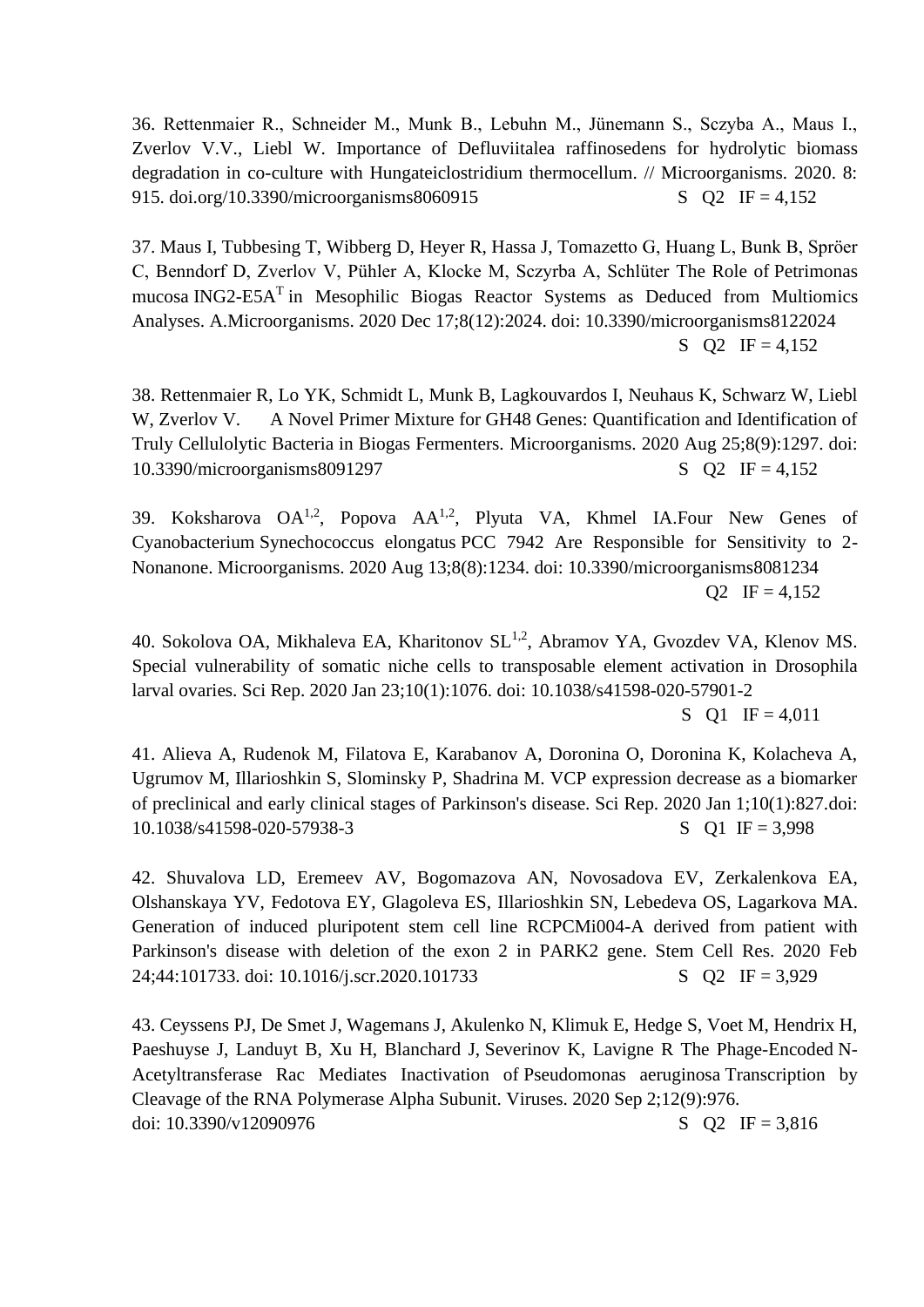44. Klimuk E, Mekler V, Lavysh D, Serebryakova M, Akulenko N, Severinov K. Novel Escherichia coli [RNA Polymerase Binding Protein Encoded by Bacteriophage T5.](https://pubmed.ncbi.nlm.nih.gov/32722583/) Viruses. 2020 Jul 26;12(8):807. doi:  $10.3390/v12080807$  S Q2 IF = 3,816

45. Khvorykh GV, Mulyar OA, Fedorova L, Khrunin AV, Limborska SA, Fedorov A. [Global](https://pubmed.ncbi.nlm.nih.gov/33182715/)  [Picture of Genetic Relatedness and the Evolution of Humankind.](https://pubmed.ncbi.nlm.nih.gov/33182715/) Biology (Basel). 2020 Nov 10;9(11):E392. doi: 10.3390/biology9110392 S Q1 IF = 3,796

46. Filippenkov IB, Stavchansky VV, Denisova AE, Yuzhakov VV, Sevan'kaeva LE, Sudarkina OY, Dmitrieva VG, Gubsky LV, Myasoedov NF, Limborska SA, Dergunova LV. [Novel Insights](https://pubmed.ncbi.nlm.nih.gov/32580520/)  into the Protective Properties of  $\text{ACTH}_{(4-7)}\text{PGP}$  (Semax) Peptide at the Transcriptome Level [Following Cerebral Ischaemia-Reperfusion in Rats.](https://pubmed.ncbi.nlm.nih.gov/32580520/) Genes (Basel). 2020 Jun 22;11(6):681. doi:  $10.3390/genes11060681$  S Q2 IF = 3,759

[47. Zurina IM, Gorkun AA, Dzhussoeva EV, Kolokoltsova TD, Markov DD, Kosheleva NV,](https://pubmed.ncbi.nlm.nih.gov/32582665/)  [Morozov SG, Saburina IN. Human Melanocyte-Derived Spheroids: A Precise Test System for](https://pubmed.ncbi.nlm.nih.gov/32582665/)  [Drug Screening and a Multicellular Unit for Tissue Engineering.](https://pubmed.ncbi.nlm.nih.gov/32582665/) Front Bioeng Biotechnol. 2020 Jun 4;8:540. doi: 10.3389/fbioe.2020.00540 S Q2 IF = 3,644

48. Koksharova OA 1,2, Butenko IO, Pobeguts OV, Safronova NA, Govorun VM. [The First](https://pubmed.ncbi.nlm.nih.gov/32397431/)  Proteomics Study of Nostoc [sp. PCC 7120 Exposed to Cyanotoxin BMAA under Nitrogen](https://pubmed.ncbi.nlm.nih.gov/32397431/)  [Starvation.](https://pubmed.ncbi.nlm.nih.gov/32397431/) Toxins (Basel). 2020 May 9;12(5):310. doi: 10.3390/toxins12050310

S Q1 IF =  $3,531$ 

49. Koksharova OA1,2, Butenko IO, Pobeguts OV, Safronova NA, Govorun VM. [Proteomic](https://pubmed.ncbi.nlm.nih.gov/32512731/)  [Insights into Starvation of Nitrogen-Replete Cells of](https://pubmed.ncbi.nlm.nih.gov/32512731/) Nostoc sp. PCC 7120 under β-N-[Methylamino-L-Alanine \(BMAA\) Treatment.](https://pubmed.ncbi.nlm.nih.gov/32512731/) Toxins (Basel). 2020 Jun 4;12(6):372. doi: 10.3390/toxins12060372 S Q1 IF = 3,531

50. Thieme N., Panitz J., Held C., Lewandowski B., Schwarz W., Liebl W., Zverlov V.V. Milling byproducts are an economically viable substrate for butanol production using clostridial ABE fermentation. // Applied Microbiology and Biotechnology. 2020. 104:8679-8689. doi.org/10.1007/s00253-020-10882-8  $S$  Q IF = 3,530

51. [Ilyin](https://pubmed.ncbi.nlm.nih.gov/?sort=date&term=Ilyin+AA&cauthor_id=32500264) Artem A, [Anastasia D Stolyarenko,](https://pubmed.ncbi.nlm.nih.gov/?sort=date&term=Stolyarenko+AD&cauthor_id=32500264) [Mikhail S Klenov,](https://pubmed.ncbi.nlm.nih.gov/?sort=date&term=Klenov+MS&cauthor_id=32500264) [Yuri Y Shevelyov.](https://pubmed.ncbi.nlm.nih.gov/?sort=date&term=Shevelyov+YY&cauthor_id=32500264) Various modes of HP1a interactions with the euchromatic chromosome arms in Drosophila ovarian somatic cells. Chromosoma. 2020 Jun 5. doi: 10.1007/s00412-020-00738-5. Online ahead of print.  $S \tO2 \tIF = 3,442$ 

52. Kuzmich A.<sup>1,2</sup>, Rakitina O., Didych D, Potapov V, Zinovyeva M, Alekseenko I<sup>1,2</sup>, Sverdlov E. 1,2 Novel Histone-Based DNA Carrier Targeting Cancer-Associated Fibroblasts. // Polymers. 2020. 12, 1695.<https://doi.org/10.3390/polym12081695>S O I IF = 3,426

53. Agapov A, Kulbachinskiy A. Four paralogous Gfh factors in the extremophilic bacterium Deinococcus peraridilitoris have distinct effects on various steps of transcription. Biochimie. 2020;170:21-25. doi: 10.1016/j.biochi.2019.12.006 S Q2 IF = 3,413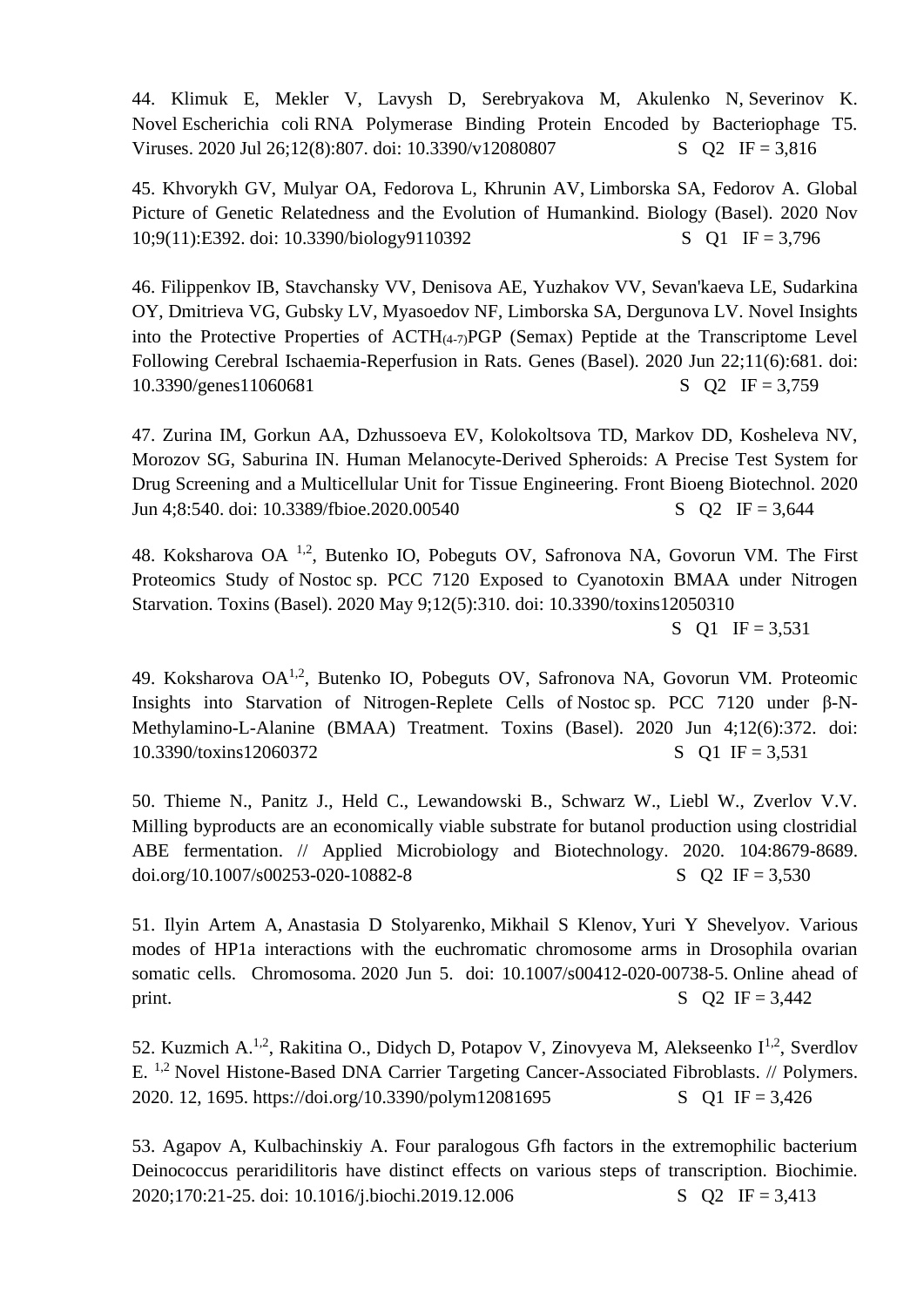54. Prostova M, Kulbachinskiy A, Esyunina D. Antitermination protein P7 of bacteriophage Xp10 distinguishes different types of transcriptional pausing by bacterial RNA polymerase. Biochimie. 2020;170:57-64. doi: 10.1016/j.biochi.2019.12.011 S Q2 IF = 3,413

55. Monakhova M, Ryazanova A, Kunetsky V, Li P, Shilkin E, Kisil O, Rao DN, Oretskaya T, Friedhoff P, Kubareva E. Probing the DNA-binding center of the MutL protein from the Escherichia coli mismatch repair system via crosslinking and Förster resonance energy transfer. Biochimie. 2020 Feb 14;171-172:43-54. doi: 10.1016/j.biochi.2020.02.004. S Q2 IF = 3,413

56. [Kiseleva, Anna;](http://apps.webofknowledge.com/OneClickSearch.do?product=WOS&search_mode=OneClickSearch&excludeEventConfig=ExcludeIfFromFullRecPage&colName=WOS&SID=C1C8rXr9pdEWaXoBy4X&field=AU&value=Kiseleva,%20Anna) [Klimushina, Marina;](http://apps.webofknowledge.com/OneClickSearch.do?product=WOS&search_mode=OneClickSearch&excludeEventConfig=ExcludeIfFromFullRecPage&colName=WOS&SID=C1C8rXr9pdEWaXoBy4X&field=AU&value=Klimushina,%20Marina) [Sotnikova, Evgeniia;](http://apps.webofknowledge.com/OneClickSearch.do?product=WOS&search_mode=OneClickSearch&excludeEventConfig=ExcludeIfFromFullRecPage&colName=WOS&SID=C1C8rXr9pdEWaXoBy4X&field=AU&value=Sotnikova,%20Evgeniia) [Skirko, O;](http://apps.webofknowledge.com/OneClickSearch.do?product=WOS&search_mode=OneClickSearch&excludeEventConfig=ExcludeIfFromFullRecPage&colName=WOS&SID=C1C8rXr9pdEWaXoBy4X&field=AU&value=Skirko,%20O) [Divashuk,](http://apps.webofknowledge.com/OneClickSearch.do?product=WOS&search_mode=OneClickSearch&excludeEventConfig=ExcludeIfFromFullRecPage&colName=WOS&SID=C1C8rXr9pdEWaXoBy4X&field=AU&value=Divashuk,%20M)  [M;](http://apps.webofknowledge.com/OneClickSearch.do?product=WOS&search_mode=OneClickSearch&excludeEventConfig=ExcludeIfFromFullRecPage&colName=WOS&SID=C1C8rXr9pdEWaXoBy4X&field=AU&value=Divashuk,%20M) [Kurilova, O;](http://apps.webofknowledge.com/OneClickSearch.do?product=WOS&search_mode=OneClickSearch&excludeEventConfig=ExcludeIfFromFullRecPage&colName=WOS&SID=C1C8rXr9pdEWaXoBy4X&field=AU&value=Kurilova,%20O) [Ershova, A;](http://apps.webofknowledge.com/OneClickSearch.do?product=WOS&search_mode=OneClickSearch&excludeEventConfig=ExcludeIfFromFullRecPage&colName=WOS&SID=C1C8rXr9pdEWaXoBy4X&field=AU&value=Ershova,%20A) [Khlebus, E;](http://apps.webofknowledge.com/OneClickSearch.do?product=WOS&search_mode=OneClickSearch&excludeEventConfig=ExcludeIfFromFullRecPage&colName=WOS&SID=C1C8rXr9pdEWaXoBy4X&field=AU&value=Khlebus,%20E) [Zharikova, A;](http://apps.webofknowledge.com/OneClickSearch.do?product=WOS&search_mode=OneClickSearch&excludeEventConfig=ExcludeIfFromFullRecPage&colName=WOS&SID=C1C8rXr9pdEWaXoBy4X&field=AU&value=Zharikova,%20A) [Efimova, I;](http://apps.webofknowledge.com/OneClickSearch.do?product=WOS&search_mode=OneClickSearch&excludeEventConfig=ExcludeIfFromFullRecPage&colName=WOS&SID=C1C8rXr9pdEWaXoBy4X&field=AU&value=Efimova,%20I) [Pokrovskaya,](http://apps.webofknowledge.com/OneClickSearch.do?product=WOS&search_mode=OneClickSearch&excludeEventConfig=ExcludeIfFromFullRecPage&colName=WOS&SID=C1C8rXr9pdEWaXoBy4X&field=AU&value=Pokrovskaya,%20M)  [M;](http://apps.webofknowledge.com/OneClickSearch.do?product=WOS&search_mode=OneClickSearch&excludeEventConfig=ExcludeIfFromFullRecPage&colName=WOS&SID=C1C8rXr9pdEWaXoBy4X&field=AU&value=Pokrovskaya,%20M) [Slominsky, PA;](http://apps.webofknowledge.com/OneClickSearch.do?product=WOS&search_mode=OneClickSearch&excludeEventConfig=ExcludeIfFromFullRecPage&colName=WOS&SID=C1C8rXr9pdEWaXoBy4X&field=AU&value=Slominsky,%20PA) [Shalnova, S;](http://apps.webofknowledge.com/OneClickSearch.do?product=WOS&search_mode=OneClickSearch&excludeEventConfig=ExcludeIfFromFullRecPage&colName=WOS&SID=C1C8rXr9pdEWaXoBy4X&field=AU&value=Shalnova,%20S) [Meshkov, A;](http://apps.webofknowledge.com/OneClickSearch.do?product=WOS&search_mode=OneClickSearch&excludeEventConfig=ExcludeIfFromFullRecPage&colName=WOS&SID=C1C8rXr9pdEWaXoBy4X&field=AU&value=Meshkov,%20A) [Drapkina, O.](http://apps.webofknowledge.com/OneClickSearch.do?product=WOS&search_mode=OneClickSearch&excludeEventConfig=ExcludeIfFromFullRecPage&colName=WOS&SID=C1C8rXr9pdEWaXoBy4X&field=AU&value=Drapkina,%20O) [Cystic Fibrosis Polymorphic](http://apps.webofknowledge.com/full_record.do?product=WOS&search_mode=GeneralSearch&qid=6&SID=C1C8rXr9pdEWaXoBy4X&page=1&doc=1)  [Variants in a Russian Population.](http://apps.webofknowledge.com/full_record.do?product=WOS&search_mode=GeneralSearch&qid=6&SID=C1C8rXr9pdEWaXoBy4X&page=1&doc=1) [Pharmacogenomics & personalized medicine.](javascript:;) 2020. Volume: 13 Pages: 679-686. doi: 10.2147/PGPM.S278806 S Q2 IF = 3,264

57. Travin DY, Bikmetov D, Severinov K. [Translation-Targeting RiPPs and Where to Find](https://pubmed.ncbi.nlm.nih.gov/32296456/)  [Them.](https://pubmed.ncbi.nlm.nih.gov/32296456/) Front Genet. 2020 Mar 31;11:226. doi: 10.3389/fgene.2020.00226. eCollection 2020. S  $Q2$  IF = 3,258

58. Tsaplina O., Demidyuk I., Artamonova T., Khodorkovsky M., Khaitlina S. Cleavage of OmpX by protealysin can regulate Serratia proteamaculans invasion. // FEBS Lett. 2020. V. 594.  $\text{N}_2$  19. P. 3095-3107. doi: 10.1002/1873-3468.13897 S Q2 IF = 3,057

59. Miropolskaya N, Kulbachinskiy A, Esyunina D. Factor-specific effects of mutations in the active site of RNA polymerase on RNA cleavage. Biochem Biophys Res Commun. 2020. Feb 26;523(1):165-170. doi: 10.1016/j.bbrc.202.12.045 S Q2 IF = 2,985

60. [Lisitskaya, L.,](https://www.scopus.com/authid/detail.uri?origin=resultslist&authorId=57204881684&zone=) [Petushkov, I.,](https://www.scopus.com/authid/detail.uri?origin=resultslist&authorId=57189022850&zone=) [Esyunina, D.,](https://www.scopus.com/authid/detail.uri?origin=resultslist&authorId=55195728900&zone=) [Aravin, A.,](https://www.scopus.com/authid/detail.uri?origin=resultslist&authorId=6602186564&zone=) [Kulbachinskiy, A.Recognition of](https://www.scopus.com/record/display.uri?eid=2-s2.0-85093974342&origin=resultslist&sort=plf-f&src=s&nlo=1&nlr=20&nls=afprfnm-t&affilName=Russian+Academy+of+Sciences+institute+of+molecular+genetics&sid=b6f2557f02866134eb2a05a51b0c30e5&sot=afnl&sdt=cl&cluster=scopubyr%2c%222020%22%2ct&sl=80&s=%28AF-ID%28%22Institute+of+Molecular+Genetics++Russian+Academy+of+Sciences%22+60069082%29%29&relpos=82&citeCnt=0&searchTerm=)  [double-stranded DNA by the Rhodobacter sphaeroides Argonaute protein.](https://www.scopus.com/record/display.uri?eid=2-s2.0-85093974342&origin=resultslist&sort=plf-f&src=s&nlo=1&nlr=20&nls=afprfnm-t&affilName=Russian+Academy+of+Sciences+institute+of+molecular+genetics&sid=b6f2557f02866134eb2a05a51b0c30e5&sot=afnl&sdt=cl&cluster=scopubyr%2c%222020%22%2ct&sl=80&s=%28AF-ID%28%22Institute+of+Molecular+Genetics++Russian+Academy+of+Sciences%22+60069082%29%29&relpos=82&citeCnt=0&searchTerm=) [Biochemical and Biophysical Research Communications.](https://www.scopus.com/sourceid/16845?origin=resultslist) 2020. Dec 17;533(4):1484-1489 S  $Q2 \text{ IF} = 2,985$ 

61. Safina D.R., Selina P.I., Roschina M.P., Karaseva M.A., Komissarov A.A., Demidyuk I.V., Sverdlov E.D., Kostrov S.V. Functional efficiency of PCR vectors in vitro and at the organism level. // PLoS One. 2020. V. 15. № 4. P. e0232045. doi: 10.1371/journal.pone.0232045 S  $Q2 \text{ IF} = 2,740$ 

62. Khrunin AV, Khvorykh GV, Fedorov  $AN^{1,2}$ , Limborska SA. Genomic landscape of the signals of positive natural selection in populations of Northern Eurasia: A view from Northern Russia. PLoS One. 2020 Feb 5;15(2):e0228778. doi: 10.1371/journal.pone.0228778 S  $Q2 \text{ IF} = 2,740$ 

63. Kulikova OI, Stvolinsky SL, Migulin VA, Andreeva LA, Nagaev IY, Lopacheva OM, Kulichenkova KN, Lopachev AV, Trubitsina IE, Fedorova TN. A new derivative of acetylsalicylic acid and carnosine: synthesis, physical and chemical properties, biological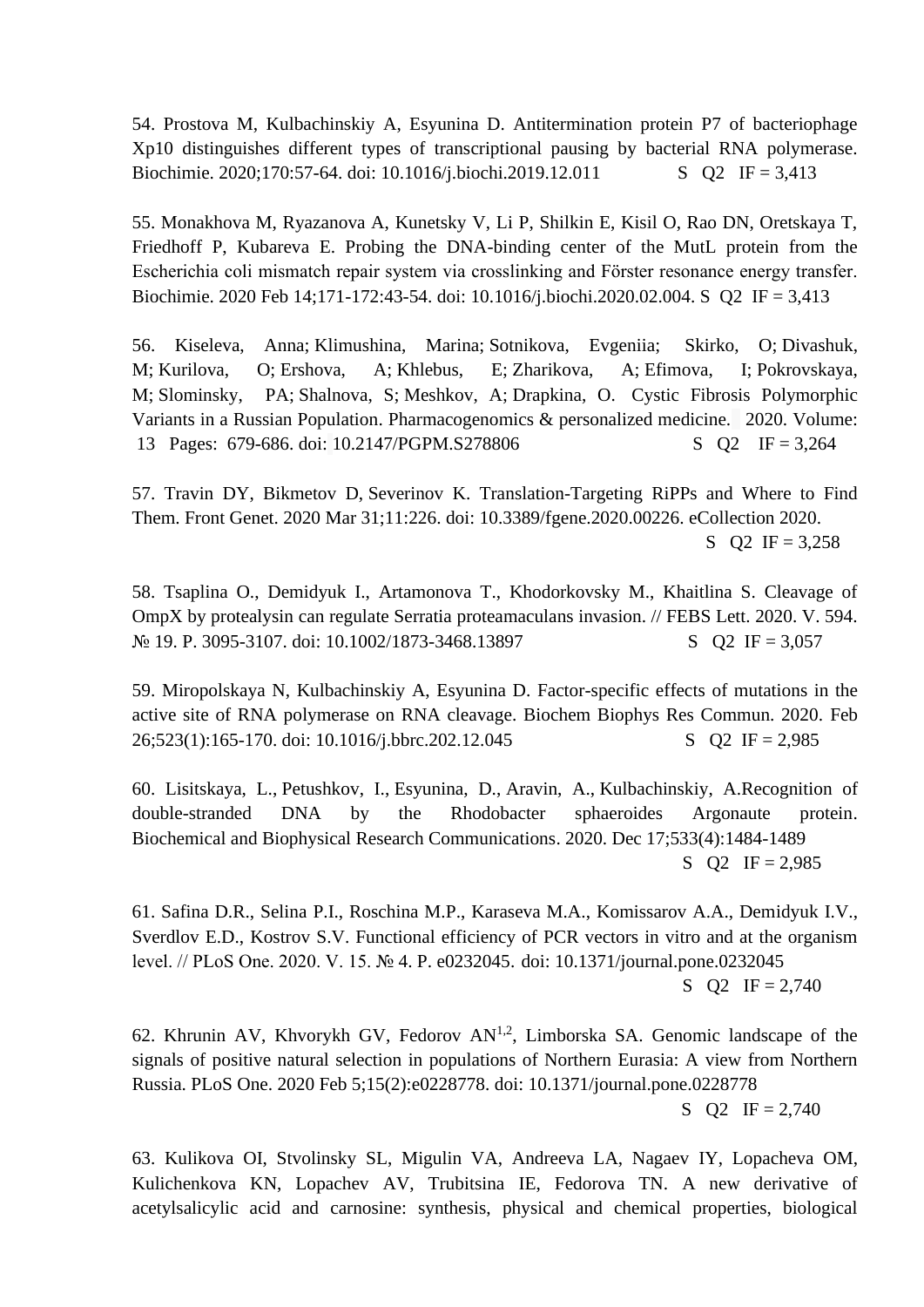activity. DARU-Journal of Pharmaceutical Sciences. 2020. Jan 4. V.28 Issue. 1 P. 119-130 . doi:  $10.1007/s40199-019-00323-x$  S Q IF = 2,698

64. [Novosadova EV, Nenasheva VV, Makarova IV, Dolotov OV, Inozemtseva LS, Arsenyeva](https://pubmed.ncbi.nlm.nih.gov/31820346/)  [EL, Chernyshenko SV, Sultanov RI, Illarioshkin SN, Grivennikov IA, Tarantul VZ](https://pubmed.ncbi.nlm.nih.gov/31820346/) Parkinson's [Disease-Associated Changes in the Expression of Neurotrophic Factors and their Receptors upon](https://pubmed.ncbi.nlm.nih.gov/31820346/)  [Neuronal Differentiation of Human Induced Pluripotent Stem Cells.](https://pubmed.ncbi.nlm.nih.gov/31820346/) J Mol Neurosci. 2020 Apr;70(4):514-521. doi: 10.1007/s12031-019-01450-5 S Q3 IF = 2,678

[65. Alieva AK, Rudenok MM, Novosadova EV, Vlasov IN, Arsenyeva EL, Rosinskaya AV,](https://pubmed.ncbi.nlm.nih.gov/31823283/)  [Grivennikov IA, Slominsky PA, Shadrina MI. Whole-Transcriptome Analysis of Dermal](https://pubmed.ncbi.nlm.nih.gov/31823283/)  [Fibroblasts, Derived from Three Pairs of Monozygotic Twins, Discordant for Parkinson's](https://pubmed.ncbi.nlm.nih.gov/31823283/)  [Disease.](https://pubmed.ncbi.nlm.nih.gov/31823283/) J Mol Neurosci. 2020 Feb;70(2):284-293. doi: 10.1007/s12031-019-01452-3. Epub 2019 Dec 10 S Q3 IF = 2,678

66. Vyunova TV, Andreeva LA, Shevchenko KV, Grigoriev VV, Palyulin VA, Lavrov MI, Bondarenko EV, Kalashnikova EE, Myasoedov NF. Characterization of a new positive allosteric modulator of AMPA receptors - PAM-43: specific binding of the ligand and its ability to potentiate AMPAR currents. Curr Mol Pharmacol. 2020. Volume 13, Issue 3, 2020, Pages 216- 223. doi: 10.2174/1874467213666200303140834 S Q4 IF = 2,481

67. Gagarinskaya DI, [Makarova AV. A Multifunctional Protein PolDIP2 in DNA Translesion](https://pubmed.ncbi.nlm.nih.gov/32383114/)  [Synthesis.](https://pubmed.ncbi.nlm.nih.gov/32383114/) Adv Exp Med Biol. 2020;1241:35-45. doi: 10.1007/978-3-030-41283-8\_3 S  $Q2$  IF = 2,450

68. [Sazanova \(nee Barinova\), Katerina, V;](http://apps.webofknowledge.com/OutboundService.do?SID=F1KubOREfTnJ1aQXyha&mode=rrcAuthorRecordService&action=go&product=WOS&lang=en_US&daisIds=41878073) [Frank-Kamenetskaya, Olga, V;](http://apps.webofknowledge.com/OutboundService.do?SID=F1KubOREfTnJ1aQXyha&mode=rrcAuthorRecordService&action=go&product=WOS&lang=en_US&daisIds=30522469) [Vlasov, Dmitry Yu;](http://apps.webofknowledge.com/OutboundService.do?SID=F1KubOREfTnJ1aQXyha&mode=rrcAuthorRecordService&action=go&product=WOS&lang=en_US&daisIds=41582005) [Zelenskaya, MS](http://apps.webofknowledge.com/OutboundService.do?SID=F1KubOREfTnJ1aQXyha&mode=rrcAuthorRecordService&action=go&product=WOS&lang=en_US&daisIds=41884789) ; [Vlasov, AD](http://apps.webofknowledge.com/OutboundService.do?SID=F1KubOREfTnJ1aQXyha&mode=rrcAuthorRecordService&action=go&product=WOS&lang=en_US&daisIds=40886752) ; [Rusakov, AV;](http://apps.webofknowledge.com/OutboundService.do?SID=F1KubOREfTnJ1aQXyha&mode=rrcAuthorRecordService&action=go&product=WOS&lang=en_US&daisIds=2732176) [Petrova, MA.](http://apps.webofknowledge.com/OutboundService.do?SID=F1KubOREfTnJ1aQXyha&mode=rrcAuthorRecordService&action=go&product=WOS&lang=en_US&daisIds=36076712) [Carbonate and Oxalate](http://apps.webofknowledge.com/full_record.do?product=WOS&search_mode=GeneralSearch&qid=1&SID=F1KubOREfTnJ1aQXyha&page=1&doc=2)  [Crystallization by Interaction of Calcite Marble with Bacillus subtilis and Bacillus subtilis-](http://apps.webofknowledge.com/full_record.do?product=WOS&search_mode=GeneralSearch&qid=1&SID=F1KubOREfTnJ1aQXyha&page=1&doc=2)[Aspergillus niger Association.](http://apps.webofknowledge.com/full_record.do?product=WOS&search_mode=GeneralSearch&qid=1&SID=F1KubOREfTnJ1aQXyha&page=1&doc=2) [CRYSTALS.](javascript:;) Volume: 10 Issue: 9 Article Number: 756 SEP 2020. doi: 10.3390/cryst10090756 S Q2 IF = 2,404

69. Rettenmaier R., Liebl W., Zverlov V.V. Anaerosphaera multitolerans sp. nov., a salt-tolerant member of the family Peptoniphilaceae isolated from a mesophilically-operated biogas fermenter fed with maize silage. // International Journal of Systematic and Evolutionary Microbiology. 2020. 70:1217-1223. doi.org/10.1099/ijsem.0.003903 S Q3 IF = 2,166

70. Rudenok MM, Alieva AK, Starovatykh JS, Nesterov MS, Stanishevskaya VA, Kolacheva AA, Ugryumov MV, Slominsky PA, Shadrina MI. [Expression analysis of genes involved in](https://pubmed.ncbi.nlm.nih.gov/32280590/)  [mitochondrial biogenesis in mice with MPTP-induced model of Parkinson's disease.](https://pubmed.ncbi.nlm.nih.gov/32280590/) Mol Genet Metab Rep. 2020 Apr 6;23:100584. doi: 10.1016/j.ymgmr.2020.100584. eCollection 2020 Jun. S  $Q3 \text{ IF} = 2,022$ 

71. Garafutdinov RR, Sakhabutdinova AR, Slominsky PA, Aminev FG, Chemeris AV. [A new](https://pubmed.ncbi.nlm.nih.gov/33031982/)  [digital approach to SNP encoding for DNA identification.](https://pubmed.ncbi.nlm.nih.gov/33031982/) Forensic Sci Int. 2020 Sep 18;317:110520. doi: 10.1016/j.forsciint.2020.110520 S O I IF = 2,108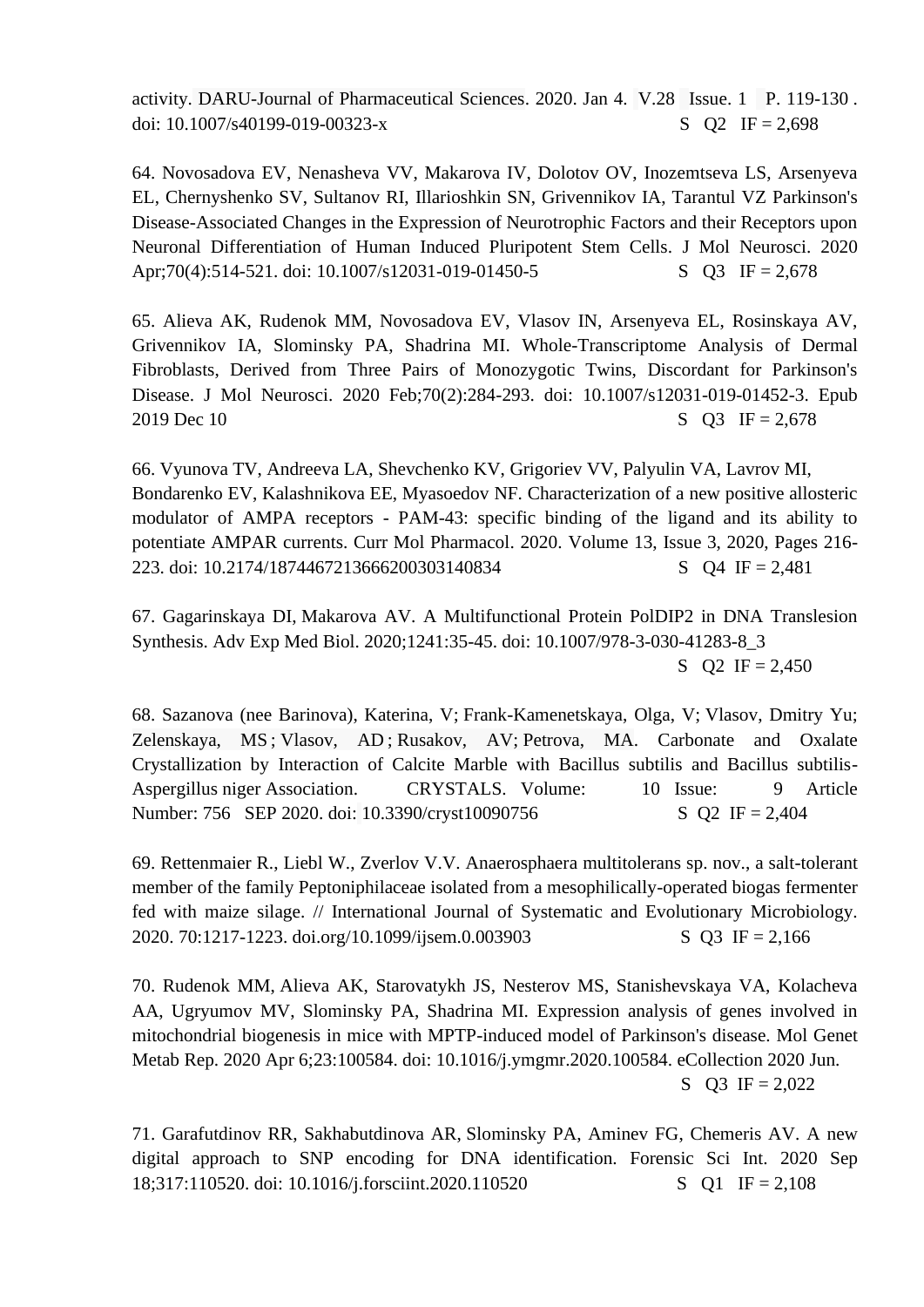72. Dergunova L.V., Nosova E. V., Dmitrieva V.G. 1,2, Rozhkova A.V. , Bazaeva E.V., Limborska S.A., Dergunov A.D.// HDL cholesterol is associated with PBMC expression of genes involved in HDLmetabolism and atherogenesis //J Med Biochem 2020. 39:3, P. 372-383. doi:  $10.2478$ /jomb-2019-0052 Q3 IF = 2,000

73. [Seregin](https://pubmed.ncbi.nlm.nih.gov/?term=Seregin+AP&cauthor_id=33244292) Alexey P, [Dmitriy A Bochkov,](https://pubmed.ncbi.nlm.nih.gov/?term=Bochkov+DA&cauthor_id=33244292) [Julia V Shner](https://pubmed.ncbi.nlm.nih.gov/?term=Shner+JV&cauthor_id=33244292) ……. E. V. Kropocheva<sup>82</sup>……. "Flora of Russia" on iNaturalist: a dataset. Biodivers Data J. 2020 Nov 17;8:e59249. doi: 10.3897/BDJ.8.e59249. eCollection 2020 Q3 IF = 1,331

74. [Dorokhov, VB;](http://apps.webofknowledge.com/OutboundService.do?SID=F1KubOREfTnJ1aQXyha&mode=rrcAuthorRecordService&action=go&product=WOS&lang=en_US&daisIds=809269) [Puchkova, AN;](http://apps.webofknowledge.com/OutboundService.do?SID=F1KubOREfTnJ1aQXyha&mode=rrcAuthorRecordService&action=go&product=WOS&lang=en_US&daisIds=8234662) [Arsen'ev, GN;](http://apps.webofknowledge.com/OutboundService.do?SID=F1KubOREfTnJ1aQXyha&mode=rrcAuthorRecordService&action=go&product=WOS&lang=en_US&daisIds=40133856) [Slominsky, PA;](http://apps.webofknowledge.com/OutboundService.do?SID=F1KubOREfTnJ1aQXyha&mode=rrcAuthorRecordService&action=go&product=WOS&lang=en_US&daisIds=35858081) [Dementienko,](http://apps.webofknowledge.com/OutboundService.do?SID=F1KubOREfTnJ1aQXyha&mode=rrcAuthorRecordService&action=go&product=WOS&lang=en_US&daisIds=1798296)  [VV;](http://apps.webofknowledge.com/OutboundService.do?SID=F1KubOREfTnJ1aQXyha&mode=rrcAuthorRecordService&action=go&product=WOS&lang=en_US&daisIds=1798296) [Sveshnikov, DS;](http://apps.webofknowledge.com/OutboundService.do?SID=F1KubOREfTnJ1aQXyha&mode=rrcAuthorRecordService&action=go&product=WOS&lang=en_US&daisIds=2448209) [Putilov, AA.](http://apps.webofknowledge.com/OutboundService.do?SID=F1KubOREfTnJ1aQXyha&mode=rrcAuthorRecordService&action=go&product=WOS&lang=en_US&daisIds=388502) Association of obesity in shift workers with the minor allele of a single-nucleotide polymorphism (rs4851377) in the largest circadian clock gene (NPAS2). [Biological rhythm research](javascript:;) Volume: 51 Issue: 4 Pages: 522-534 Published: MAY 18 2020 doi: 10.1080/09291016.2018.1537558 S Q4 IF = 0,826

75. Солодовников А.А., Гвоздев В.А., Лавров С.А. Высокий уровень транскрипции гена на стадии эмбриона приводит к подавлению его гетерохроматиновой транс-инактивации у взрослых особей Drosophila melanogaster. Биохимия, 2020 Апр., 85, 4, Стр. 547-555 doi: 10.1134/S0006297920040070 S Q4 IF = 1,978

76. Петушков И.В., Кульбачинский А.В. 2020. Роль контактов CRE-района РНКполимеразы Escherichia coli с нематричной цепью ДНК в процессе ухода с промотора. Биохимия. 85(7): 929-939. doi: 10.1134/S000629792007007X S Q4 IF = 1,978

77. Шилкин Е.С., Болдинова Е.О., Столяренко А.Д., Гончарова Р.И., Чупров-Неточин Р.Н., Смаль М.П., Макарова А.В. Транслезионный синтез ДНК и ре-инициация синтеза ДНК в формировании устойчивости к химиотерапии. 2020, т. 85, № 8, с. 1021-1036. Обзор. doi: 10.1134/S0006297920080039 S Q4 IF = 1,978

78. Потапова Т.В., Кокшарова О.А. <sup>1,2</sup>. Нитчатые цианобактерии как прототип [многоклеточных организмов.](https://elibrary.ru/item.asp?id=42339483) [Физиология растений.](https://elibrary.ru/contents.asp?id=42339473) (Russian Journal of Plant Physiology) 2020. T. 67. [№](https://elibrary.ru/contents.asp?id=42339473&selid=42339483) 1. C. 20-34. doi: [10.31857/S0015330320010157-](https://doi.org/10.31857/S0015330320010157)PФ S Q3 IF = 1,198

79. Филиппенков И.Б., Дергунова Л.В., Лимборская С.А., Мясоедов Н.Ф. [Нейропротективные эффекты пептидов в мозге: транскриптомные подходы к их](https://elibrary.ru/item.asp?id=42436562)  [исследованию \(пептидная регуляция мозга\).](https://elibrary.ru/item.asp?id=42436562) [Биохимия.](https://elibrary.ru/contents.asp?id=42436559) 2020. Т. 85. [№](https://elibrary.ru/contents.asp?id=42436559&selid=42436562) 3. С. 324-334. Обзор. 10.1134/S0006297920030037 S Q4 IF = 1,978

80. Шилкин Е.С., Болдинова Е.О., Столяренко А.Д., Гончарова Р.И., Чупров-Неточин Р.Н., Хайруллин Р.Ф., Смаль М.П., Макарова А.В. 2020. Транслезионный синтез ДНК и канцерогенез. Биохимия, 2020, т. 85, № 4, с. 494 – 506. Обзор. doi:  $10.1134/S0006297920040033$  S Q4 IF = 1,978

81*. Захидов С.*[Т., Муджири Н.М., Макарова И.В., Андреева Л.Е. Необычное поведение](https://www.scopus.com/record/display.uri?eid=2-s2.0-85099375501&origin=resultslist&sort=plf-f&src=s&nlo=1&nlr=20&nls=afprfnm-t&affilName=Russian+Academy+of+Sciences+institute+of+molecular+genetics&sid=a8e21bbd38d81767ef3c05741b0c904e&sot=afnl&sdt=cl&cluster=scopubyr%2c%222020%22%2ct&sl=80&s=%28AF-ID%28%22Institute+of+Molecular+Genetics++Russian+Academy+of+Sciences%22+60069082%29%29&relpos=15&citeCnt=0&searchTerm=)  [полового тельца \(пт\) в сперматогенезе у мышей, подвергшихся мутагенномувоздействию.](https://www.elibrary.ru/item.asp?id=44007795)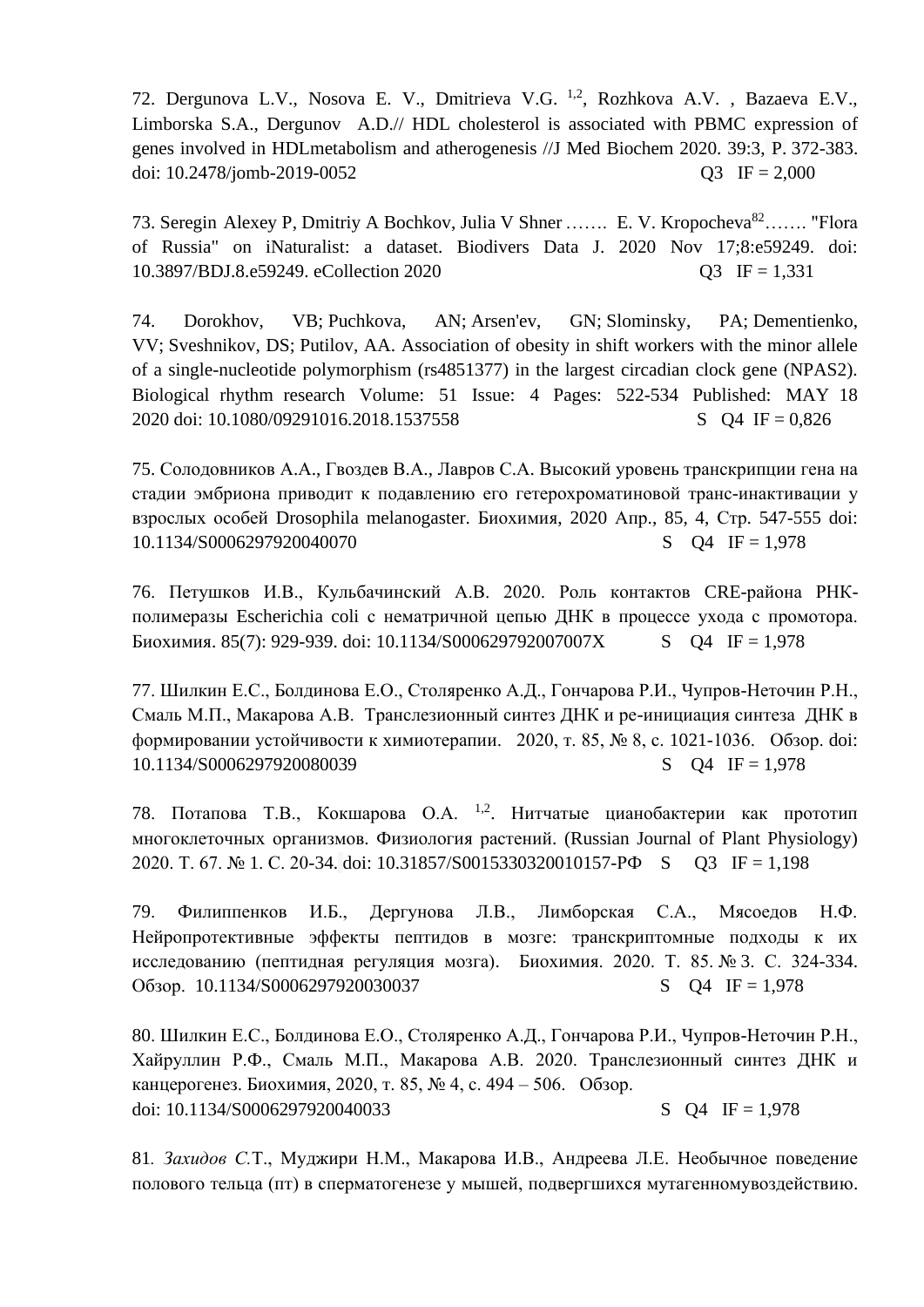[Известия Российской академии наук. Серия биологическая.](https://www.elibrary.ru/contents.asp?id=44007792) 2020. [№](https://www.elibrary.ru/contents.asp?id=44007792&selid=44007795) 6. С. 581-585. [Biology](https://www.scopus.com/sourceid/13606?origin=resultslist) [Bulletin.](https://www.scopus.com/sourceid/13606?origin=resultslist) 2020. c. 564-568. doi: 10.1134/S1062359020060163 S O4 IF = 1,360

82. Ермакова А.Я., Белецкий А. В., Марданов А. В., Петрова М. А., Равин Н. В., Ракитин А. Л. 2020. Новая плазмида pALWVS1.4 штамма Acinetobacter lwoffii VS15, несущая ген устойчивости к хлорамфениколу. Микробиология, T. 89, № 5, стр. 619-622. doi:  $10.1134/S0026261720050070$  S Q4 IF = 0.945

83. Кудинова А. Г., Петрова М. А., Долгих А. В., Соина В. С., Лысак Л. В., О. А. Маслова. 2020. Таксономическое разнообразие бактерий и их фильтующихся форм в почвах Восточной Антарктиды (оазисы Холмы Ларсеманн и Холмы Бангера). Микробиология, Т. 89, № 5, стр. 581–592. doi: 10.1134/S0026261720050136 S Q4 IF = 0,945

84. Свищева М.В., Мухина А.Ю., Медведева О.А., Шевченко А.В., Бобынцев И.И., Калуцкий П.В., Андреева Л.А., Мясоедов Н.Ф. [Состав микробиоты толстой кишки крыс](https://www.elibrary.ru/item.asp?id=42518472)  [на фоне применения пептида АКТГ\(4-7\)-PGP \(СЕМАКС\) в условиях](https://www.elibrary.ru/item.asp?id=42518472)  [иммобилизационного стресса](https://www.elibrary.ru/item.asp?id=42518472) [Бюллетень экспериментальной биологии и медицины.](https://www.elibrary.ru/contents.asp?id=42518458) 2020. T. 169. [№](https://www.elibrary.ru/contents.asp?id=42518458&selid=42518472) 3. C. 330-333. doi: 10.1007/s10517-020-04886-7 S Q4 IF = 0,775

85. Рогозинская Э.Я., Ляпина Л.А., Шубина Т.А., Мясоедов Н.Ф., Григорьева М.Е., Оберган Т.Ю., Андреева Л.А. Тромбоэластографическое исследование аргининсодержащих, лейцинсодержащих и лизинсодержащих пептидов //2020, Бюллетень экспериментальной биологии и медицины, т.169, № 6, 716-719. doi: [10.1007/s10517-020-](https://doi.org/10.1007/s10517-020-04976-6)  $04976-6$  S O4 IF = 0,775

86. Мухина А.Ю., Мишина Е.С., Бобынцев И.И., Медведева О.А., Свищева М.В., Калуцкий П.В., Андреева Л.А., Мясоедов Н.Ф. [Морфологические изменения толстой](https://elibrary.ru/item.asp?id=42329590)  [кишки крыс при применении селанка в условиях хронического иммобилизационного](https://elibrary.ru/item.asp?id=42329590)  [стресса.](https://elibrary.ru/item.asp?id=42329590) [Бюллетень экспериментальной биологии и медицины.](https://elibrary.ru/contents.asp?id=42329567) 2020. Т. 169. [№](https://elibrary.ru/contents.asp?id=42329567&selid=42329590) 2. С. 247- 251. doi: 10.1007/s10517-020-04868-9 S Q4 IF = 0,775

87. Золотарев Ю.А., Дадаян А.К., Козик В.С., Нагаев И.Ю., Азев В.Н., Горбунова Е.Ю., Мустаева Л.Г., Богачук А.П., Липкин В.М., Мясоедов Н.Ф. Изучение гидролитической стабильности противоопухолевого пептида HLDF-6-AA методом ускоренного старения//Биоорганическая химия, 2020 Т. 46, № 6 стр. doi: 10.1134/S1068162020060394 S  $Q4 \text{ IF} = 0.682$ 

88. Наволоцкая Е.В., Садовников В.Б., Зинченко Д.В., Золотарев Ю.А., Липкин В.М., Мурашев А.Н. Действие пептида LKEKK на кератиноциты человека// 2020, Биоорганическая химия, 46,6, 670-675, doi: 10.31857/S0132342320060226 S  $O4$  IF = 0.682

89. Соколов О.Ю., Позднякова А.Н., Черемных Е.Г., Васильева Е.В., Кост Н.В., Золотарев Ю.А. Пептид HLDF-6-амид снижает цитотоксичность доксорубицина и активирует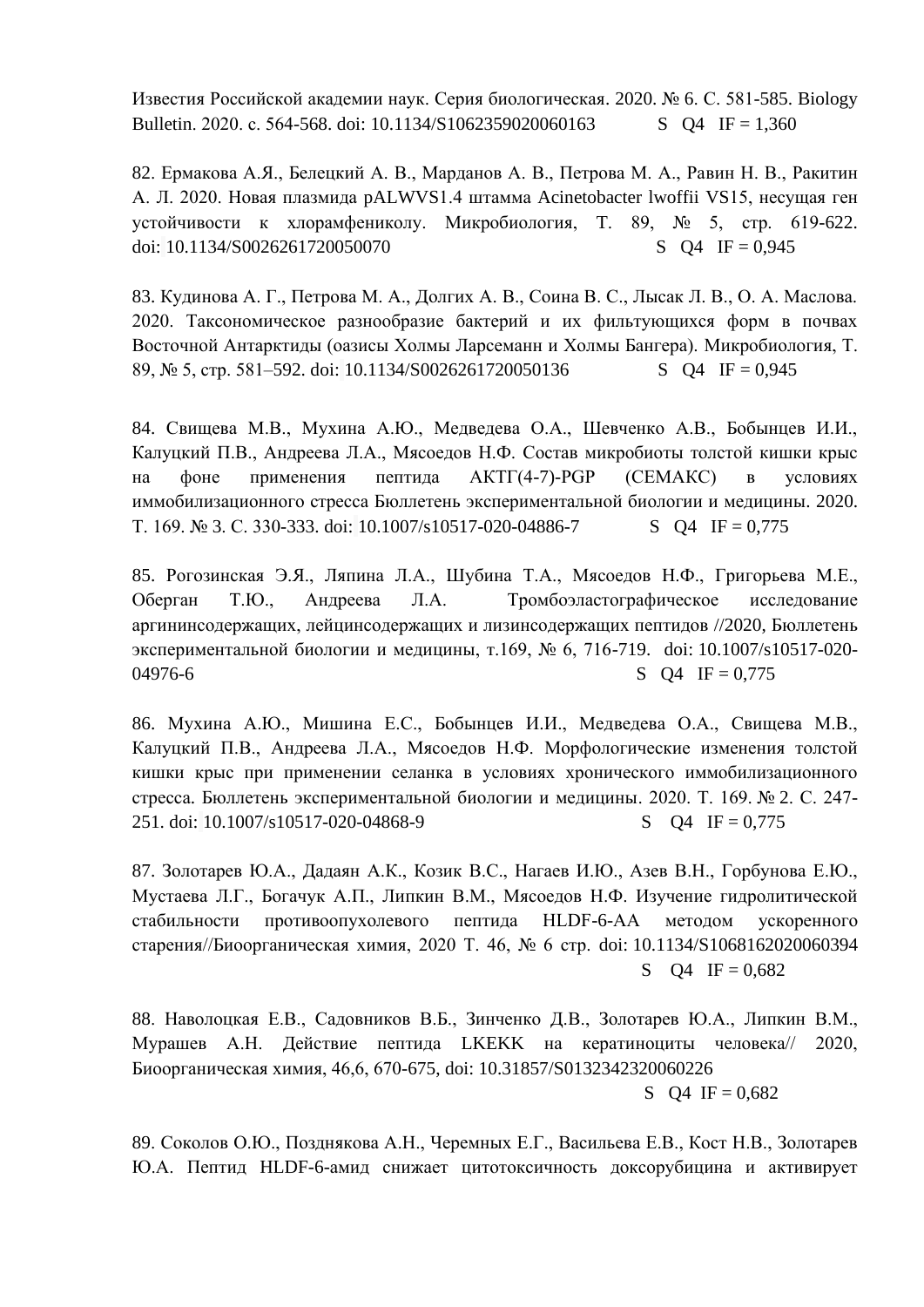пролиферацию инфузорий Tetrahymena pyriformis// Биоорганическая химия, 2020, Т. 46,  $N_2$  6, 686-669, doi: 10.31857/S0132342320060329 S Q4 IF = 0,682

90. Бакаева З.В., Сурин А.М., Лизунова Н.В., Згодова А.Е., Красильникова И.А., Фисенко А.П., Фролов Д.А., Андреева Л.А., Мясоедов Н.Ф., Пинелис В.Г. Нейропротекторный потенциал пептидов HFRWPGP (ACTH6-9PGP), KKRRPGP, PyrRP в культивируемых корковых нейронах при глутаматной эксайтотоксичности//2020, Доклады Российской академии наук. (DOKLADY BIOCHEMISTRY AND BIOPHYSICS), т. 491, с. 117-121. doi: 10.1134/S1607672920020040 S Q4 IF = 0,672

91. Бродский В.Я., Золотарев Ю.А., Мальченко Л.А., Андреева Л.А., Лазарев Д.С., Буторина Н.Н., Козик В.С., Мясоедов Н.Ф. [Пептиды семакс и hldf-6, введенные крысам](https://elibrary.ru/item.asp?id=42414833)  [разного возраста, регулируют ритм синтеза белка в гепатоцитах, исправляя нарушения](https://elibrary.ru/item.asp?id=42414833)  [при старении.](https://elibrary.ru/item.asp?id=42414833) [Онтогенез](https://elibrary.ru/contents.asp?id=42414551) (RUSSIAN JOURNAL OF DEVELOPMENTAL BIOLOGY). 2020. T. 51. [№](https://elibrary.ru/contents.asp?id=42414551&selid=42414833) 2. C. 113-120. doi: 10.1134/S1062360420020034 Q4 IF = 0.512

92. Шевченко В.П., Нагаев И.Ю., Шапошников А.И., Шевченко К.В., Белимов А.А., Юзихин О.С., Исмаилов Т.Т., Ермеккалиев Т.С., Гоголева Н.Е., Гоголев Ю.В., Мясоедов Н.Ф. Сравнительное изучение метаболизма абсцизовой кислоты с использованием меченного тритием по циклогексеновому или боковому фрагменту аналога //2020, Доклады Академии Наук. Химия, науки о материалах, 491,1, 5-9. [\(DOKLADY](javascript:;)  [CHEMISTRY\)](javascript:;) doi: 10.1134/S0012500820030015 S Q4 IF = 0,497

93. Хухарева Д.Д., Гусева К.Д., Суханова Ю.А., Себенцова Е.А., Левицкая Н.Г.<sup>1,2</sup> Физиологический эффекты острой неонатальной нормобарической гипоксии у мышей линии C57Bl/6 // 2020, Журнал высшей нервной деятельности им. И.П. Павлова [\(Zhurnal](javascript:;) vysshei nervnoi [deyatelnosti](javascript:;) imeni I P Pavlova ), т. 70, № 4, с. 514-526. doi: 10.31857/S0044467720040048 Q4 IF = 0,432

94. Курко О.Д., Иноземцева Л.С., Глазова Н.Ю., Себенцова Е.А., Марков Д.Д., Хухарева Д.Д., Левицкая Н.Г.<sup>1,2</sup>, Гривенников И.А., Долотов О.В. Эффекты хронического [непредсказуемого стрессаи острой низкодозовой эндотоксемииу крыс WISTAR](https://elibrary.ru/item.asp?id=42243034) HAN и [SPRAGUE](https://elibrary.ru/item.asp?id=42243034) DAWLEY. [Журнал высшей нервной деятельности им. И.П. Павлова.](https://elibrary.ru/contents.asp?id=42242516) 2020. Т. 70. [№](https://elibrary.ru/contents.asp?id=42242516&selid=42243034) 1. С. 86-103. doi: [10.31857/S0044467720010086](https://doi.org/10.31857/S0044467720010086) S Q4 IF = 0,432

95. Федоров В.Н., Королева С.В., Зубова Т.А., Андреева Л.А., Мясоедов Н.Ф. Препараты на основе регуляторных пептидов – новый класс лекарственных средств// 2020, Нейрохимия, 14,4, 362-374, doi: 10.1134/S1819712420040121 Q4 IF = 0,414

96. Старикова Е.В., Кошечкин С.И., Демкин В.В. Профаговые последовательности в геномах вагинальных видов лактобактерий. Молекулярная генетика, микробиология и вирусология. 2020;38(2):82-89. (Starikova E.V., [Koshechkin, S.I.,](https://www.scopus.com/authid/detail.uri?origin=resultslist&authorId=57192692156&zone=) [Demkin, V.V.](https://www.scopus.com/authid/detail.uri?origin=resultslist&authorId=7006258221&zone=) [Prophage](https://www.scopus.com/record/display.uri?eid=2-s2.0-85090381530&origin=resultslist&sort=plf-f&src=s&nlo=1&nlr=20&nls=afprfnm-t&affilName=russian+academy+of+science+institute+of+molecular+genetics&sid=9c4ecb42e7672b7bcc24161185d84d7b&sot=afnl&sdt=cl&cluster=scopubyr%2c%222020%22%2ct&sl=80&s=%28AF-ID%28%22Institute+of+Molecular+Genetics++Russian+Academy+of+Sciences%22+60069082%29%29&relpos=41&citeCnt=0&searchTerm=)  [Sequences in Genomes of Vaginal Lactobacteria.](https://www.scopus.com/record/display.uri?eid=2-s2.0-85090381530&origin=resultslist&sort=plf-f&src=s&nlo=1&nlr=20&nls=afprfnm-t&affilName=russian+academy+of+science+institute+of+molecular+genetics&sid=9c4ecb42e7672b7bcc24161185d84d7b&sot=afnl&sdt=cl&cluster=scopubyr%2c%222020%22%2ct&sl=80&s=%28AF-ID%28%22Institute+of+Molecular+Genetics++Russian+Academy+of+Sciences%22+60069082%29%29&relpos=41&citeCnt=0&searchTerm=) [Molecular Genetics, Microbiology and](https://www.scopus.com/sourceid/18300156730?origin=resultslist)  [Virology.](https://www.scopus.com/sourceid/18300156730?origin=resultslist) 35(2), c. 90-96). doi: 10.3103/S0891416820020093 S Q4 IF = 0,250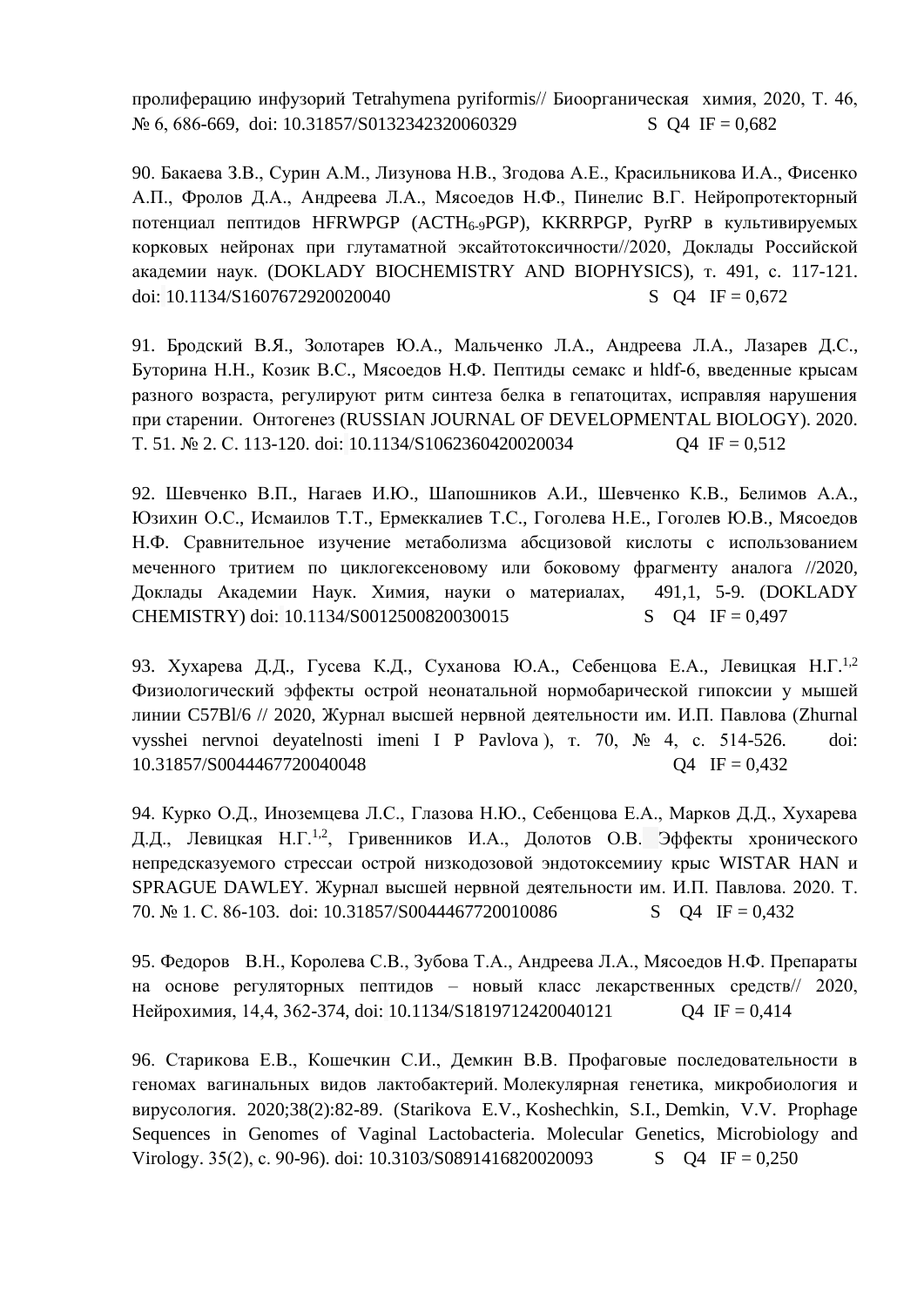97. Староватых Ю. С., Руденок М. М., Карабанов А. В., Иллариошкин С. Н., Сломинский П. А., Шадрина М. И., Алиева А. Х. Анализ экспрессии генов cln3, gabbr1 и wfs1 у пациентов с болезнью Паркинсона. *Молекулярная генетика, микробиология и вирусология.* 2020;38(2):76-81. doi: 10.3103/S089141682002010X Q4 IF = 0,250

98. Плюта [В. А,. Сидорова Д. Е., Завильгельский](https://dlib.eastview.com/browse/doc/61884558) Г. Б., Котова В. Ю., Хмель И. А.. [Влияние летучих органических соединений, синтезируемых бактериями, на экспрессию с](https://dlib.eastview.com/browse/doc/61884558)  [промоторов генов zntA, copA и arsR, индуцируемых в ответ на действие меди, цинка и](https://dlib.eastview.com/browse/doc/61884558)  [мышьяка.](https://dlib.eastview.com/browse/doc/61884558) 2020.128-135. doi: 10.3103/S0891416820030064 Q4 IF = 0,250

99. Yasenyavskaya Anna, Samotrueva Marina, Tsibizova Aleksandra, Bashkina Olga, Myasoedov Nikolai, Andreeva Liudmila, EFFECTS OF NEUROPEPTIDES ON BEHAVIOR OF RATS IN OPEN FIELD TEST AND EXPERIMENTALLY INDUCED SOCIAL STRESS//Аrchiv euromedica, 2020, vol. 10, num. 3, 25-28, doi: 10.35630/2199- 885X/2020/10/3.5 Q4 WoS

100. Samotrueva Marina, Yasenyavskaya Anna, Tsibizova Aleksandra, Erizhepova Jumazia, Myasoedov Nikolai, Andreeva Liudmila, INFLUENCE OF NEUROPEPTIDES ACTH(4-7)- PRO-GLY-PRO AND ACTH(6-9)-PRO-GLY-PRO ON THE INTENSITY OF REDOX REACTIONS UNDER EXPERIMENTAL DEPRESSION// Аrchiv euromedica, 2020, vol. 10,num. 3, 29-32, doi: 10.35630/2199-885X/2020/10/2.6 Q4 WoS

101. [Samotrueva, M;](http://apps.webofknowledge.com/OutboundService.do?SID=D1C9IGKyuPOasb6hYDg&mode=rrcAuthorRecordService&action=go&product=WOS&lang=ru_RU&daisIds=42599676) [Yasenyavskaya, A;](http://apps.webofknowledge.com/OutboundService.do?SID=D1C9IGKyuPOasb6hYDg&mode=rrcAuthorRecordService&action=go&product=WOS&lang=ru_RU&daisIds=30070121) [Tsibizova, A;](http://apps.webofknowledge.com/OutboundService.do?SID=D1C9IGKyuPOasb6hYDg&mode=rrcAuthorRecordService&action=go&product=WOS&lang=ru_RU&daisIds=42599013) [Andreeva, L;](http://apps.webofknowledge.com/OutboundService.do?SID=D1C9IGKyuPOasb6hYDg&mode=rrcAuthorRecordService&action=go&product=WOS&lang=ru_RU&daisIds=36281421) [Myasoedov, N.](http://apps.webofknowledge.com/OutboundService.do?SID=D1C9IGKyuPOasb6hYDg&mode=rrcAuthorRecordService&action=go&product=WOS&lang=ru_RU&daisIds=42599196) [Effects of](http://apps.webofknowledge.com/full_record.do?product=WOS&search_mode=GeneralSearch&qid=1&SID=D1C9IGKyuPOasb6hYDg&page=1&doc=1)  [glyprolines on the behavior of rats in the porsolt test and experimentally induced social stress.](http://apps.webofknowledge.com/full_record.do?product=WOS&search_mode=GeneralSearch&qid=1&SID=D1C9IGKyuPOasb6hYDg&page=1&doc=1) Archiv Euromedica, Том: 10, Выпуск: 4, Стр.: 31-34. doi: 10.35630/2199-885X/2020/10/4.7 Q4 WoS

102. [Yasenyavskaya, A;](http://apps.webofknowledge.com/OutboundService.do?SID=D1C9IGKyuPOasb6hYDg&mode=rrcAuthorRecordService&action=go&product=WOS&lang=ru_RU&daisIds=30070121) [Samotrueva, M;](http://apps.webofknowledge.com/OutboundService.do?SID=D1C9IGKyuPOasb6hYDg&mode=rrcAuthorRecordService&action=go&product=WOS&lang=ru_RU&daisIds=42599676) [Tsibizova, A;](http://apps.webofknowledge.com/OutboundService.do?SID=D1C9IGKyuPOasb6hYDg&mode=rrcAuthorRecordService&action=go&product=WOS&lang=ru_RU&daisIds=42599013) [Bashkina, O;](http://apps.webofknowledge.com/OutboundService.do?SID=D1C9IGKyuPOasb6hYDg&mode=rrcAuthorRecordService&action=go&product=WOS&lang=ru_RU&daisIds=16796823) [Andreeva, L](http://apps.webofknowledge.com/OutboundService.do?SID=D1C9IGKyuPOasb6hYDg&mode=rrcAuthorRecordService&action=go&product=WOS&lang=ru_RU&daisIds=36281421) ; [Myasoedov,](http://apps.webofknowledge.com/OutboundService.do?SID=D1C9IGKyuPOasb6hYDg&mode=rrcAuthorRecordService&action=go&product=WOS&lang=ru_RU&daisIds=42599196)  [N.](http://apps.webofknowledge.com/OutboundService.do?SID=D1C9IGKyuPOasb6hYDg&mode=rrcAuthorRecordService&action=go&product=WOS&lang=ru_RU&daisIds=42599196)Effects of melanocortinson the behavior of rats in the test of elevated cruciform maze and experimentally induced of social stress. Archiv Euromedica. 2020 Том: 10 Выпуск: 4 Стр.: 35- 38. doi: 10.35630/2199-885X/2020/10/4.8 Q4 WoS

103. Yasenyavskaya AL., Samotrueva M.A., Tsibizova A.A., Bashkina O.A., Myasoedov N.F., Andreeva L.A. The Influence of Selank on the Level of Cytokines Under the Conditions of "Social" Stress. Current Clinical Pharmacology//2020, 2020, Jul 4. Volume 15, 3 Issues, 2020, doi: [10.2174/1574884715666200704152810](https://doi.org/10.2174/1574884715666200704152810) Q4 WoS

104. Heinze S., Lagkouvardos I., Liebl W., Schwarz W.H., Kornberger P., Zverlov V.V. Draft Genome Sequence of Paenibacillus polymyxa DSM 292, a Gram-Positive, Spore-Forming Soil Bacterium with High Biotechnological Potential. // Microbiology Resource Annoncements. 2020. 9: e00071-20. doi: 10.1128/MRA.00071-20 S Q4 WoS

105. [Shevchenko, K. V.;](http://apps.webofknowledge.com/OutboundService.do?SID=F12RS9iEboTb3Tj18Nj&mode=rrcAuthorRecordService&action=go&product=WOS&lang=en_US&daisIds=828882) [Andreeva, L. A.;](http://apps.webofknowledge.com/OutboundService.do?SID=F12RS9iEboTb3Tj18Nj&mode=rrcAuthorRecordService&action=go&product=WOS&lang=en_US&daisIds=40060971) [Nagaev, I. Yu.;](http://apps.webofknowledge.com/OutboundService.do?SID=F12RS9iEboTb3Tj18Nj&mode=rrcAuthorRecordService&action=go&product=WOS&lang=en_US&daisIds=312705) [Shevchenko, VP](http://apps.webofknowledge.com/OutboundService.do?SID=F12RS9iEboTb3Tj18Nj&mode=rrcAuthorRecordService&action=go&product=WOS&lang=en_US&daisIds=35805710) (Shevchenko, V.  $P^{[1]}$  $P^{[1]}$  $P^{[1]}$ ; [Myasoedov, NF](http://apps.webofknowledge.com/OutboundService.do?SID=F12RS9iEboTb3Tj18Nj&mode=rrcAuthorRecordService&action=go&product=WOS&lang=en_US&daisIds=27335) (Myasoedov, N. F.)<sup>[1]</sup>The Study of Stability of Proline-Containing [Derivatives of Dopamine and Serotonin in the Biological Media in Vitro Experiments.](http://apps.webofknowledge.com/full_record.do?product=WOS&search_mode=GeneralSearch&qid=4&SID=F12RS9iEboTb3Tj18Nj&page=1&doc=3) BIOCHEMISTRY MOSCOW-SUPPLEMENT SERIES B-BIOMEDICAL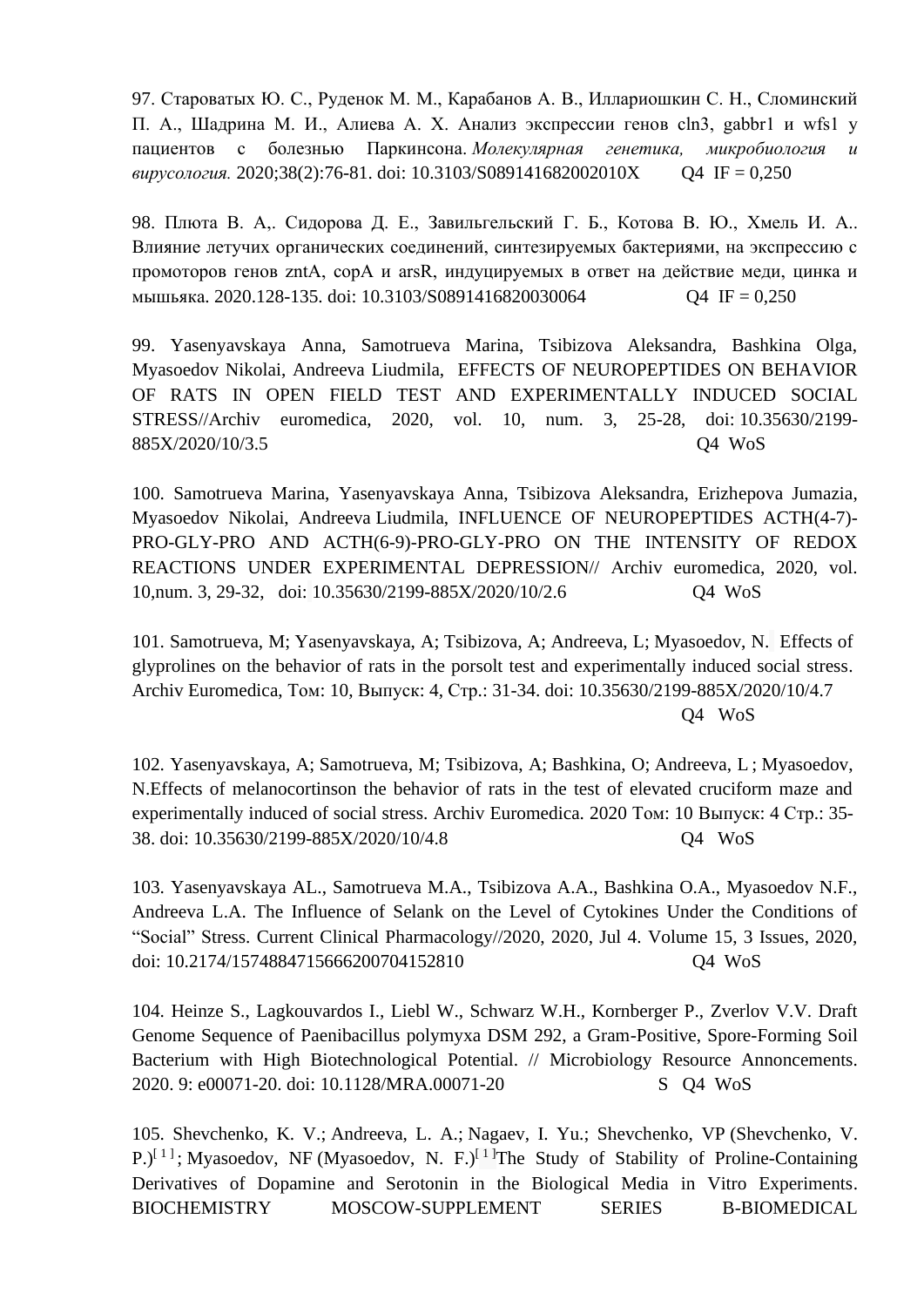CHEMISTRY Volume: 14 Issue: 2 Pages: 150-158 Published: APR 2020 doi: 10.1134/S1990750820020110 S Q4 WoS

106. Шевченко В.П., Андреева Л.А., Нагаев И.Ю., Шевченко К.В., Мясоедов Н.Ф. Синтез меченных тритием производных дофамина, серотонина и доксорубицина, содержащих трет-бутилоксикарбонильную группу или лауриновую кислоту //2020, Радиохимия, т. 62,  $\mathcal{N}_2$  [3,](https://elibrary.ru/contents.asp?id=42801993&selid=42802003) c. 247-252. doi: 10.1134/S1066362220030133 S Q4 WoS

107. Шевченко В.П., Андреева Л.А., Шевченко К.В., Нагаев И.Ю., Мясоедов Н.Ф. Меченные тритием производные дофамина, серотонина и доксорубицина, содержащие неустойчивые в условиях гидрирования фрагменты//2020, Радиохимия, 62, 4, 345-348. doi: 10.1134/S1066362220040116 S O4 WoS

108. Сидоров Г.В., Мясоедов Н.Ф. Синтез меченных тритием неприродных аналогов пуриновых и пиримидиновых нуклеозидов// 2020, Радиохимия, т. 62, 2, 161-164. doi: 10.1134/S1066362220020149 S Q4 WoS

109. Сидоров Г.В., Мясоедов Н.Ф. Синтез меченной тритием дезоксиглюкозы и её производного // Радиохимия, Том: 62, Номер: 2 Год: 2020 Стр. 165- 168.doi: 10.1134/S1066362220020150 S Q4 WoS

110. Gening LV, Volodin AA, Kazachenko KY, Makarova IV, Tarantul VZ. Estimation of the Mutagenic Potential of 8-Oxog in Nuclear Extracts of Mouse Cells Using the "Framed Mirror" Method. Methods Protoc. 2020 Jan 3;3(1). pii: E3. doi:10.3390/mps3010003 S Q4

111. Додонова С.А., Бобынцев И.И., Белых А.Е., Телегина И.А., Музалева Ю.А., Андреева Л.А., Мясоедов Н.Ф. Влияние пептидов АКТГ6–9-PGP и АКТГ4–7-PGP на уровень тревожности у крыс при наказуемом и ненаказуемом поведении// 2020, Российский физиологический журнал им И.М. Сеченова [\(Neuroscience](https://www.scopus.com/sourceid/18043?origin=recordpage) and Behavioral Physiology), т. 106. № 3. с. 283-293. doi: 10.1007/s11055-020-01022-w S Q4

## *ТЕЗИСЫ (WoS)*

1. [Khvorykh, Gennady, V;](http://apps.webofknowledge.com/OutboundService.do?SID=F256CXQsXz3J8PIP8wd&mode=rrcAuthorRecordService&action=go&product=WOS&lang=en_US&daisIds=5368253) [Khrunin, Andrey, V.](http://apps.webofknowledge.com/OutboundService.do?SID=F256CXQsXz3J8PIP8wd&mode=rrcAuthorRecordService&action=go&product=WOS&lang=en_US&daisIds=1291580) [imputeqc: an R package for assessing](http://apps.webofknowledge.com/full_record.do?product=WOS&search_mode=GeneralSearch&qid=5&SID=F256CXQsXz3J8PIP8wd&page=1&doc=1)  [imputation quality of genotypes and optimizing imputation parameters.](http://apps.webofknowledge.com/full_record.do?product=WOS&search_mode=GeneralSearch&qid=5&SID=F256CXQsXz3J8PIP8wd&page=1&doc=1) By. Conference: 3rd International Conference on Bioinformatics – From Algorithms to Applications (BiATA) Location: Saint Petersburg, RUSSIA Date: JUN 20-22, 2019. [BMC](javascript:;)  [BIOINFORMATICS.](javascript:;) Volume: 21 Special Issue: SI Supplement: 12 Article Number: 304 Published: JUL 24 2020. doi: 10.1186/s12859-020-03589-0 S Q1 IF = 3,242

2. [Khvorykh, Gennady;](http://apps.webofknowledge.com/OutboundService.do?SID=F6nyiWqu5Dl5itcwbuk&mode=rrcAuthorRecordService&action=go&product=WOS&lang=en_US&daisIds=42408950) [Rogacheva, Margarita;](http://apps.webofknowledge.com/OutboundService.do?SID=F6nyiWqu5Dl5itcwbuk&mode=rrcAuthorRecordService&action=go&product=WOS&lang=en_US&daisIds=42394062) [Sharypov, Ruslan; et al. The search for genetic](http://apps.webofknowledge.com/full_record.do?product=WOS&search_mode=GeneralSearch&qid=8&SID=F6nyiWqu5Dl5itcwbuk&page=1&doc=2)  [risk factors of ischemic stroke with the genome-wide association study and machine learning](http://apps.webofknowledge.com/full_record.do?product=WOS&search_mode=GeneralSearch&qid=8&SID=F6nyiWqu5Dl5itcwbuk&page=1&doc=2)  [methods.](http://apps.webofknowledge.com/full_record.do?product=WOS&search_mode=GeneralSearch&qid=8&SID=F6nyiWqu5Dl5itcwbuk&page=1&doc=2) Conference: 4th International Conference on Bioinformatics - From Algorithms to Applications (BIATA) Location: ELECTR NETWORK Date: JUL 27-28, 2020. [BMC](javascript:;)